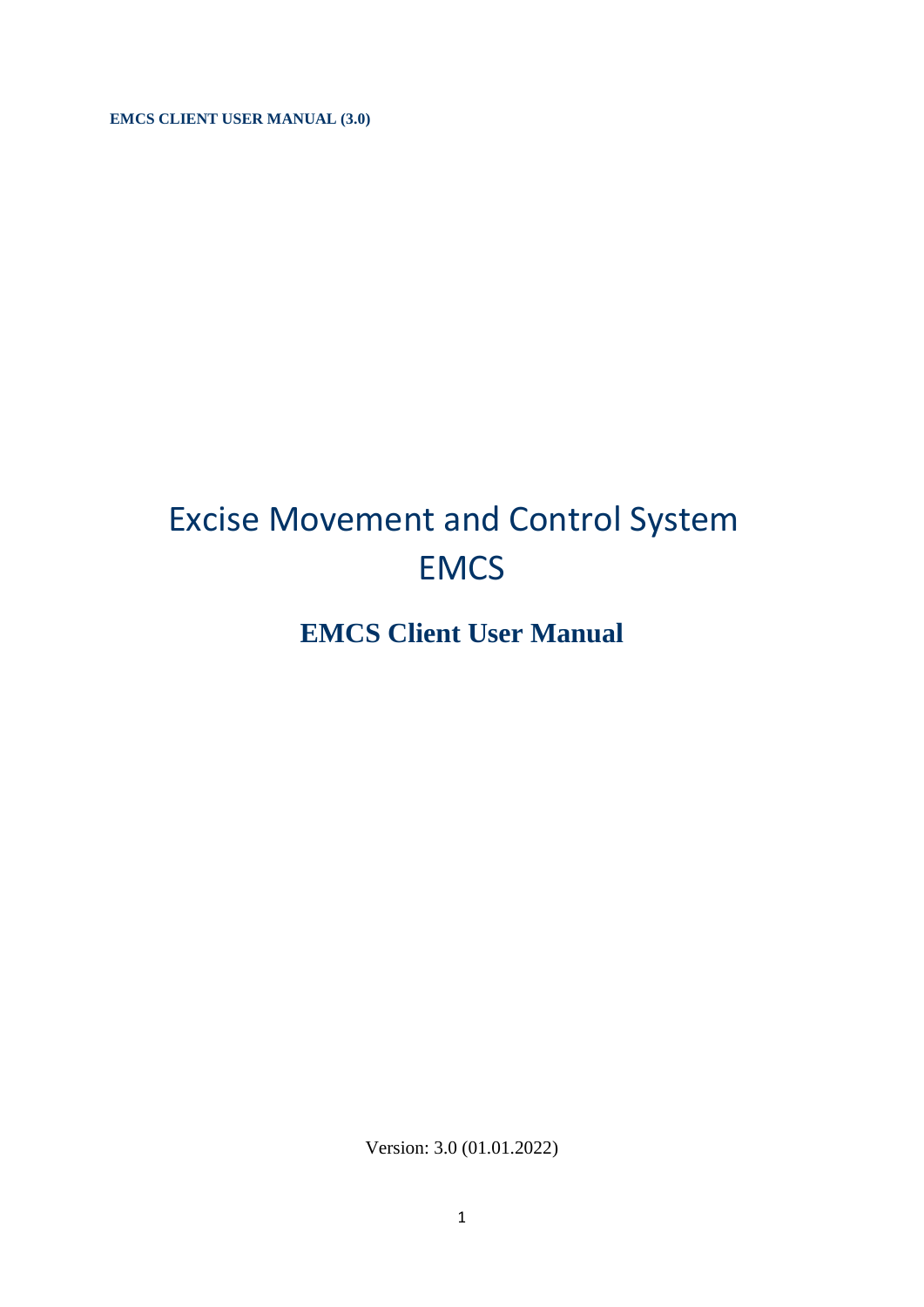# Contents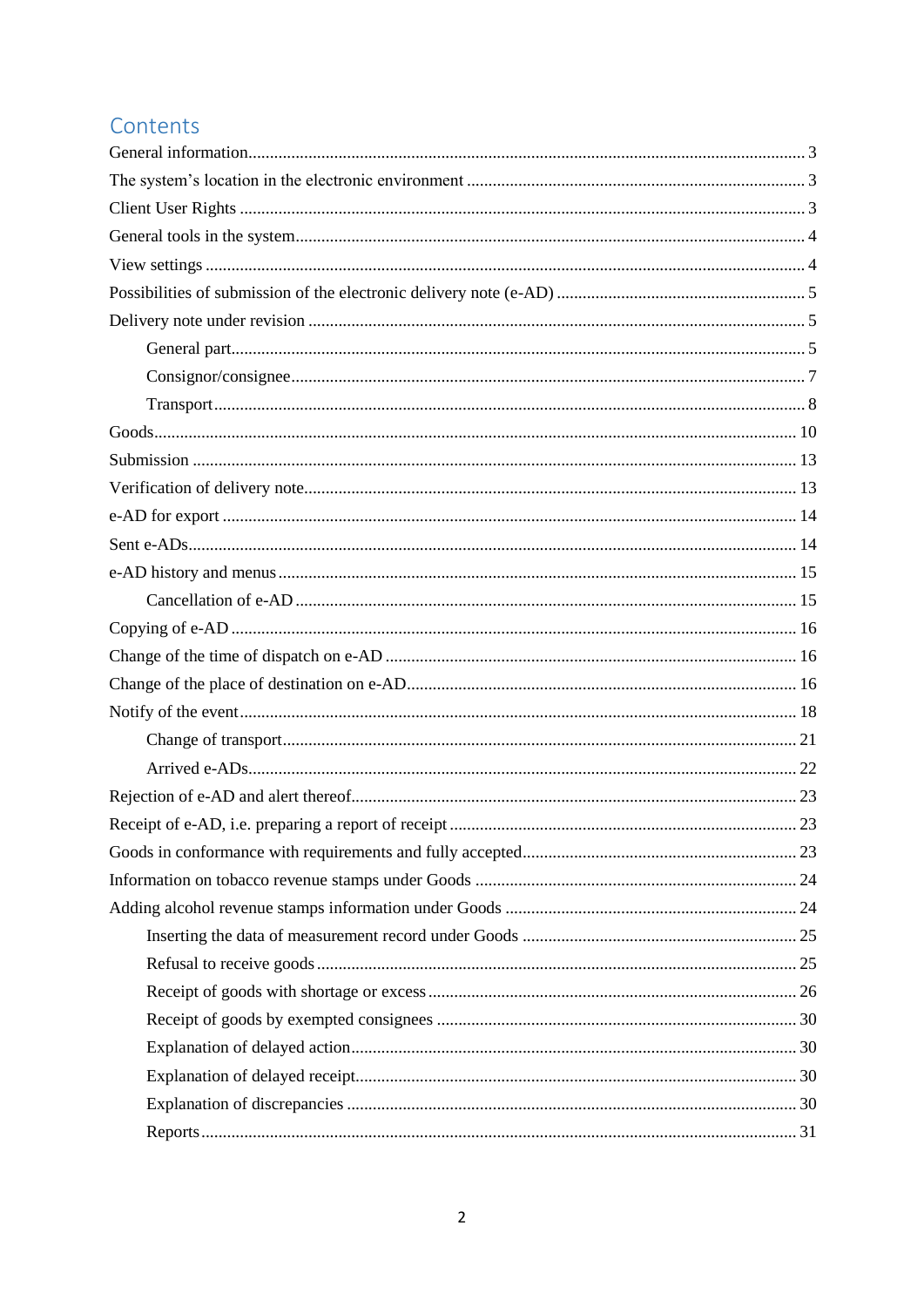# <span id="page-2-0"></span>**General information**

According to Alcohol, Tobacco, Fuel and Electricity Excise Duty Act **EMCS (***Excise Movement and Control System***)** is referred to as the electronic system of delivery notes. It is a system for the management and exchange of electronic delivery notes (hereinafter: e-AD) of goods dispatched into or through another Member State under excise duty suspension arrangements.

### <span id="page-2-1"></span>**The system's location in the electronic environment**

EMCS is located in the e-MTA environment. You can log in to the system as a company's representative using either ID-card or other authentication means and selecting the company represented. Under the tab "Taxes" you can select EMCS. If you do not have this link, it is necessary to apply for the relevant rights.

# <span id="page-2-2"></span>**Client User Rights**

**Principal client** – enables you to see all the draft e-ADs and e-ADs prepared by the users of the company you represent, to submit e-ADs (also retrospectively) and cancel them, change the place of destination, time of dispatch and transport, notify of the event, draw up a report of receipt, inform of or alert against the rejection of goods/delivery notes and prepare reports. **Consignor** – has all the rights of a principal client except for actions related to the receipt of eAD.

**Consignor - limited** – has all the rights of a consignor (limited to his or her delivery notes, i.e. the person cannot view the drafts and e-ADs which have been filed on behalf of the company by other persons).

**Recipient** – has the right to view the arrived e-ADs of his or hers or the company being represented, to submit a rejection or alert thereof, to change transport data, to submit an event report and prepare a report of receipt (also to upload a report of receipt from XML file).

**Recipient – limited** – has all the rights of a Recipient (limited to his or her e-Ads, i.e. the person can see only the e-Ads that he or she has received as well as arrived e-Ads, which have not been received yet).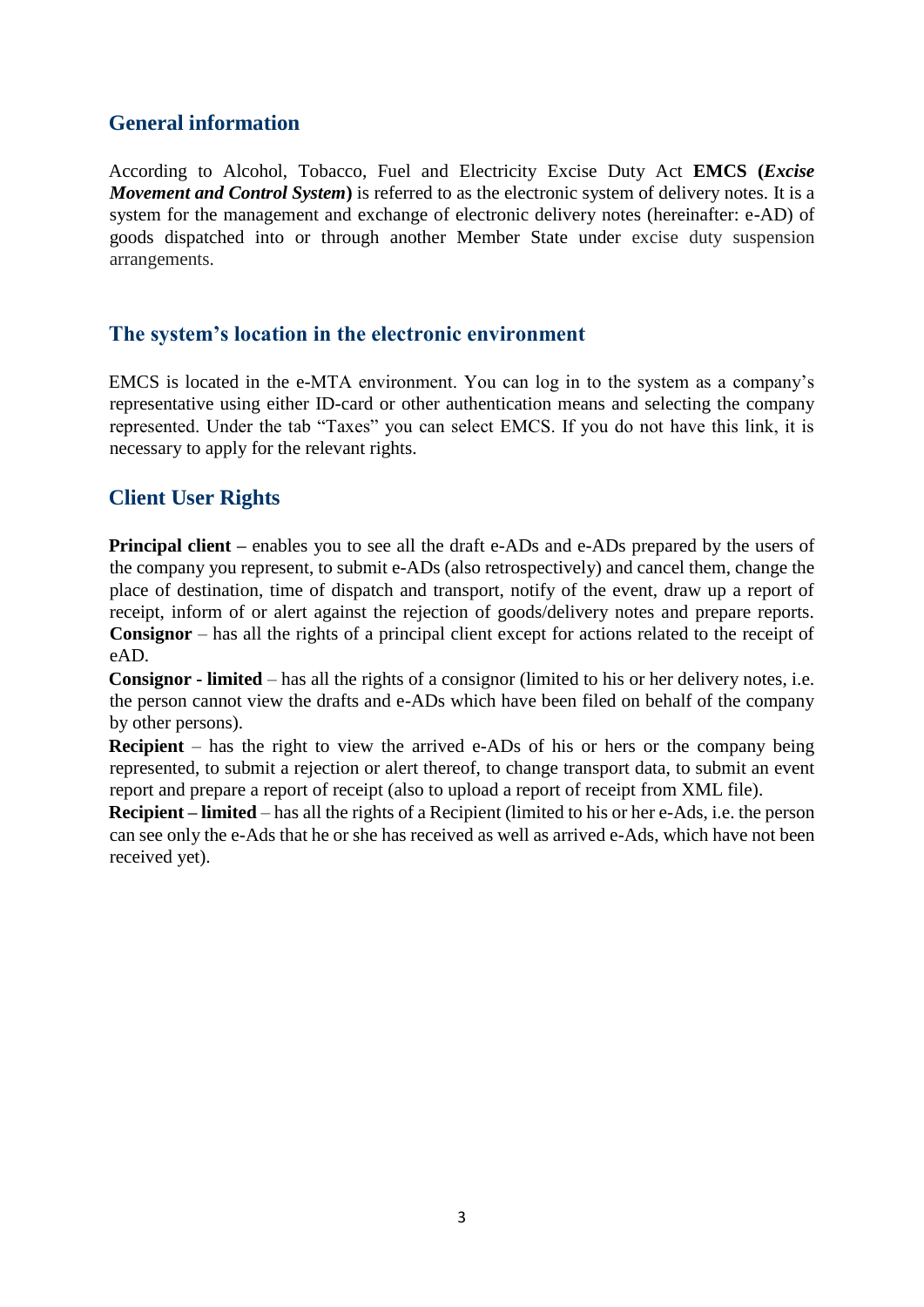### <span id="page-3-0"></span>**General tools in the system**

- refresh
- print
- help
- settings or change (according to location)
- view opens a document
- copy
- delete

Import XML – submitting a delivery note from XML file through the drafts menu

Import – adding XML file

Cancel – stops the activity (generally takes to the previous page)

Search - filters search results according to entered values

Clear – clears the entered search parameters

Reset – cancels previous search settings and restores initial position

Next – saves entered data and takes to the next subpage. In a document view takes to the next document page.

Back – saves entered data and takes back to the previous subpage. In a document view takes back to the previous document page.

Export XML – enables to save XML

Save as PDF – saving e-AD as a PDF file, can be done on the e-AD history page

Save as XML – saving e-AD as an XML file, can be done on the e-AD history page

Verify – checks the values inserted from registries; if a number entered

(SEED, VAT or other) corresponds to the number in a register, the field will be filled in with the relevant registry data. If a given value cannot be found, takes you to advanced search

Validate – saves a document and validates the data against the completion rules

- search, the field is filled in with a classification value only

Add – adding a value

Copy – copying e-AD, enables drawing up a new document on the basis of a previous one

To the list of e-ADs – takes to the list of delivery notes, depending on the status of e-AD takes you under Sent, Received or All e-ADs

Date format is dd.mm.yyyy, the client can always use a calendar menu.

#### <span id="page-3-1"></span>**View settings**

The system's users can change the content of the columns displayed. For this you need to click the settings button  $\mathbb{S}^2$ , which is located in the top right of the column headings row.

For example in My drafts: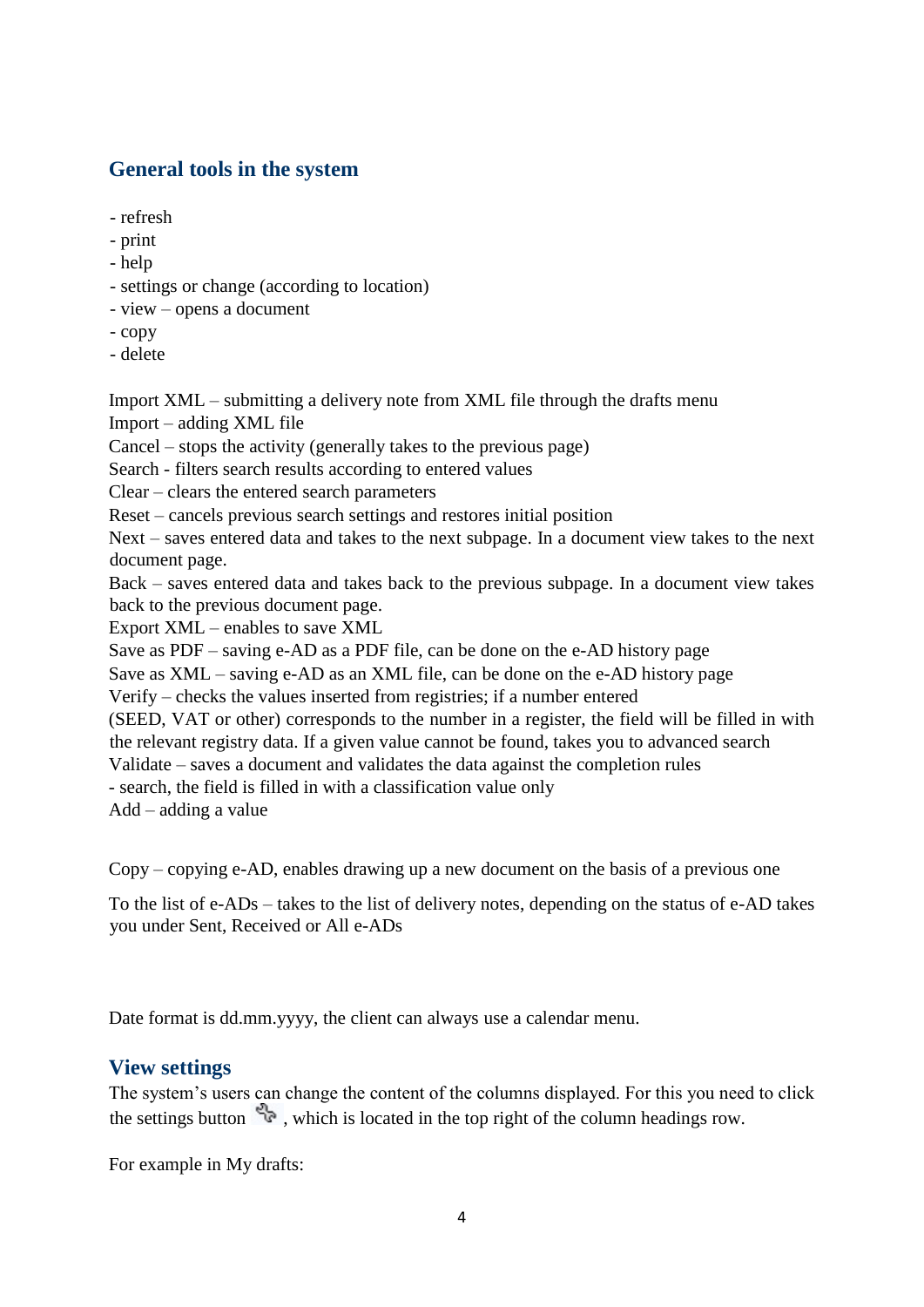By clicking the settings button you can open the *Customizing the list* page. You can hide a specific column by unticking the relevant check-field and save your changes. Default settings restore the initial view.

# <span id="page-4-0"></span>**Possibilities of submission of the electronic delivery note (e-AD)**

There are several possibilities of submitting a delivery note.

*My drafts* – Drafts can be created by copying the existing delivery note, uploading from XMLfile and inserting a new delivery note. Under *My drafts* you can open the draft and continue data entry of the delivery note.

*All drafts* – a client can view his/her drafts (*My Drafts)* as well as the drafts entered by all the representatives of his/her company, depending on the given user rights.

The type of draft determines a corresponding document type – either a delivery note or an event report.

*Add new* – inserting a new e-AD.

*Add new retrospectively (afterwards) –* adding e-AD that was started with the fallback procedure.

*Import XML* – inserting the delivery note data using an XML file

*Import XML retrospectively (afterwards)* – adding e-AD that was started with the fallback procedure using an XML file.

# <span id="page-4-1"></span>**Delivery note under revision**

While delivery notes, event or other reports are being drafted, the data inserted by the user are automatically saved. Upon interruption of the mentioned actions the uncompleted document is saved under Drafts. If the user wishes to start the action anew, the following message is displayed: "The delivery note is under revision already. Do you wish to delete the existing draft and start a new entry?" If you select *No,* you can continue actions with the existing draft that is located under the drafts menu. If you select *Yes*, the previous draft version will be deleted and you can draw up a new delivery note.

#### **Submission of e-AD**

Under this heading you will find detailed descriptions of the fields of delivery note.

#### <span id="page-4-2"></span>**General part**

| Field<br>Name | <b>Content</b> |
|---------------|----------------|
|---------------|----------------|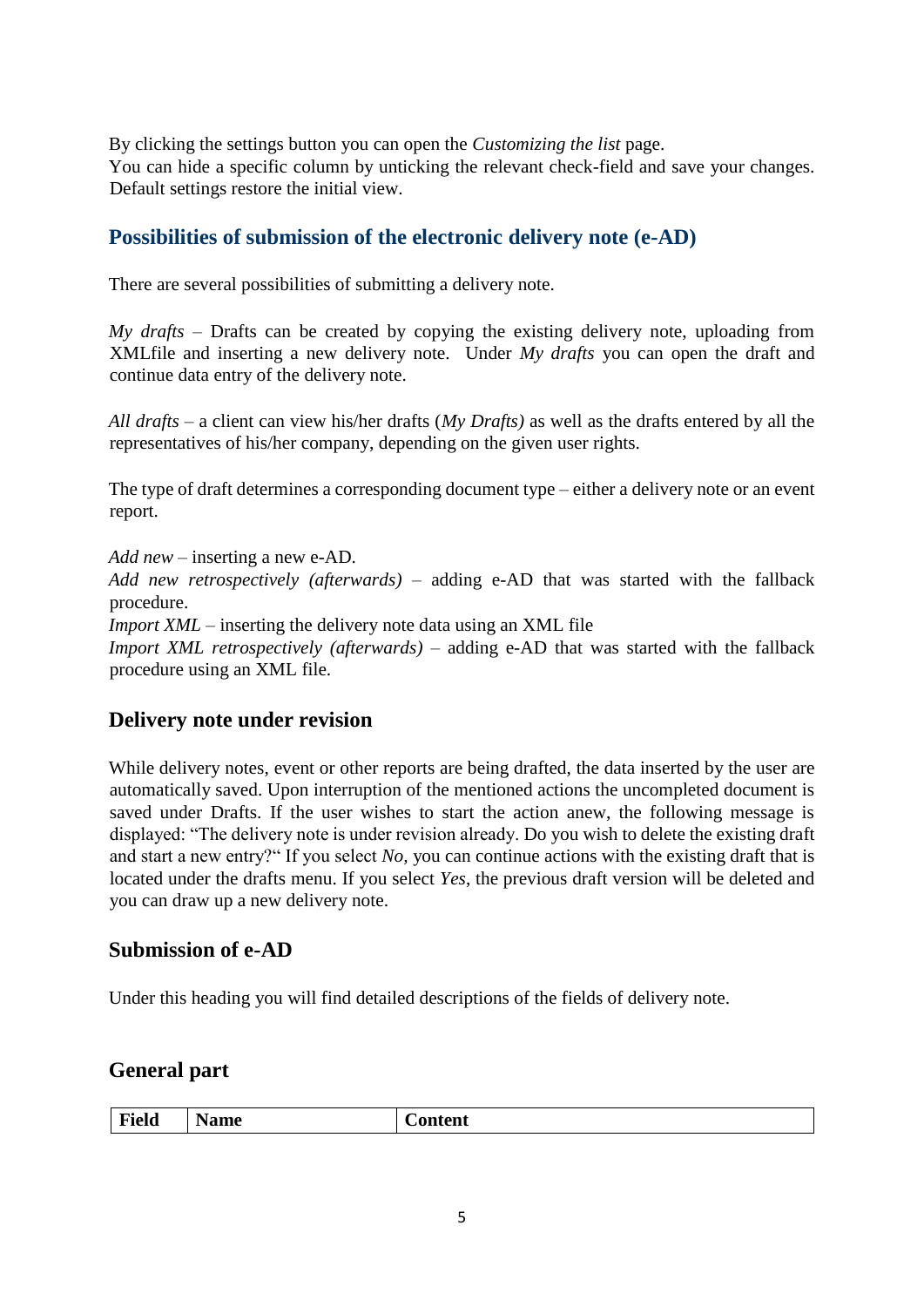| $1a*$ | Destination type | It is a classification, the following values are in use: |
|-------|------------------|----------------------------------------------------------|
|       |                  | - dispatch to an excise warehouse keeper                 |
|       |                  | - dispatch to a registered consignee                     |
|       |                  | - dispatch to a registered consignee, who may            |
|       |                  | occasionally receive goods under an excise duty          |
|       |                  | suspension arrangement dispatched from another           |
|       |                  | <b>Member State</b>                                      |
|       |                  | - direct delivery (delivery to an excise                 |
|       |                  | warehouse keeper who receives goods outside the          |
|       |                  | excise warehouse)                                        |

|                |                          | - dispatch to an exempted consignee (NATO<br>5          |
|----------------|--------------------------|---------------------------------------------------------|
|                |                          | and diplomats, requires a valid permit for exemption    |
|                |                          | from excise duty)                                       |
|                |                          | - export through another Member State<br>6              |
| $1a_1$         | Consumable stores on     | The classification, mandatory in the case of            |
|                | board a ship or aircraft | consumable stores on board a ship or aircraft           |
|                | (victualling supplies)   | (provide " $1 - Yes$ ").                                |
| $1b*$          | Duration of transport    | Consists of two values: a numeral and unit. $(D - day;$ |
|                |                          | $H$ – hour). Depending on the unit limits are set on a  |
|                |                          | numerical value. H cannot be greater than 24. D         |
|                |                          | cannot be greater than 15-45 (depending on the          |
|                |                          | country of destination). Only whole number values       |
|                |                          | are accepted. Determination of the duration of          |
|                |                          | transport should be based on realistic presumptions.    |
| 1 <sub>h</sub> | Fallback procedure       | Automatically filled in by the system depending on      |
|                |                          | whether it is a standard or retrospectively submitted   |
|                |                          | e-AD. Possible values:                                  |
|                |                          | $0 - No$                                                |
|                |                          | $1 - Yes$                                               |
| 4a             | Customs office of import | The classification which contains the codes of          |
|                |                          | customs offices of import. Filling in is mandatory      |
|                |                          | only if e-AD is prepared by a registered consignor      |
|                |                          | (the value in field 9d is 2).                           |
| 6a             | Exempted consignee's     | When goods are dispatched to an exempted                |
|                | <b>Member State</b>      | consignee, provide the Member State of destination      |
|                |                          | that has issued an excise duty exemption certificate    |
|                |                          | and where the goods are sent to.                        |
| 6 <sub>b</sub> | Number of excise duty    | When goods are dispatched to an exempted                |
|                | exemption certificate    | consignee, provide the number of excise duty            |
|                |                          | exemption certificate.                                  |
|                |                          | (The excise duty exemption certificate has to be        |
|                |                          | drawn up in accordance with Regulation (EC) No          |
|                |                          | 31/96 of 10 January 1996.)                              |
| 8a             | Customs office of export | The classification of the codes of customs offices of   |
|                |                          | export. Filling in is mandatory if it is export through |
|                |                          | another Member State (destination in field 1a is 6).    |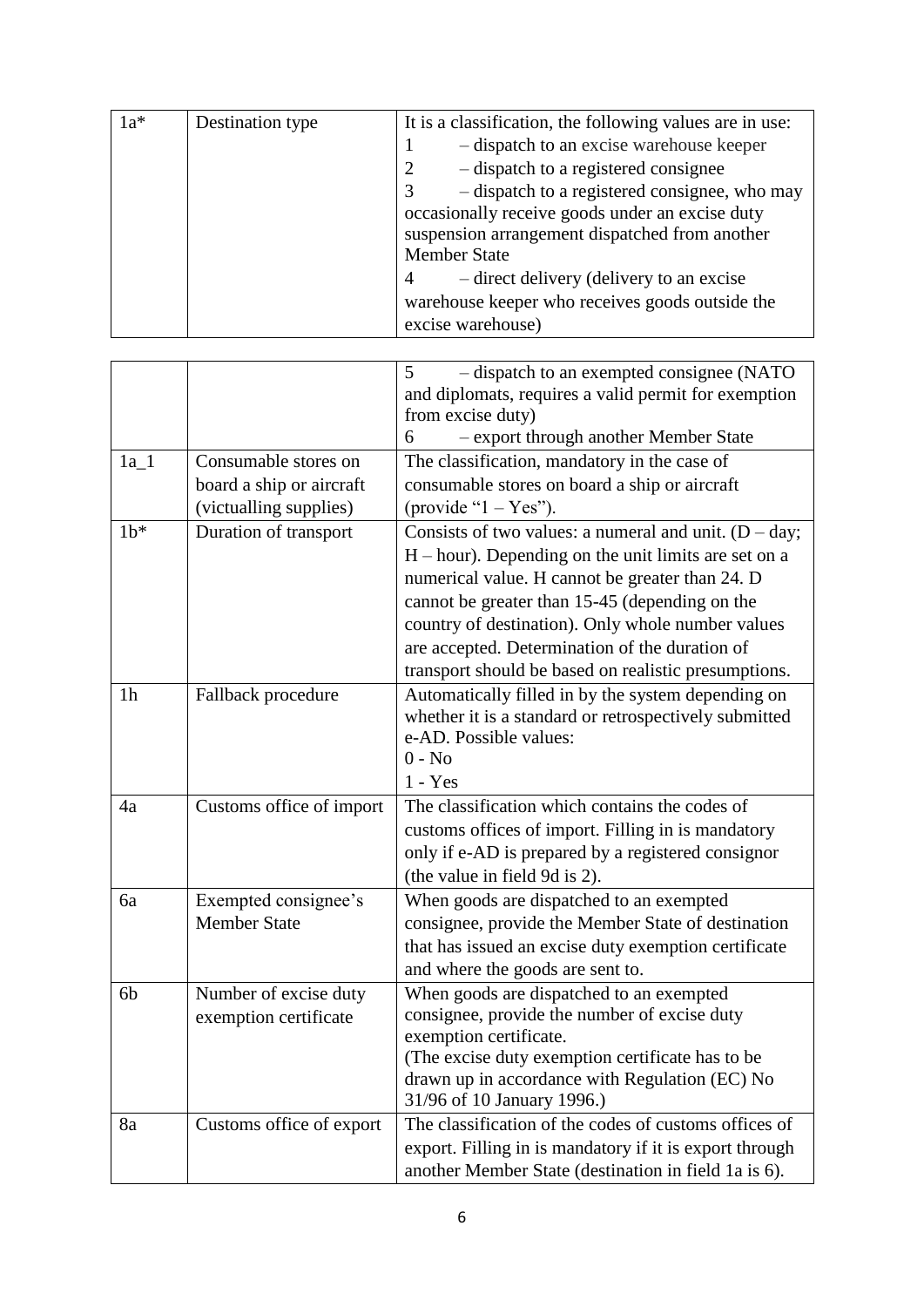| $9a*$   | Reference number-LRN       | Local reference number, a unique reference number      |
|---------|----------------------------|--------------------------------------------------------|
|         |                            | of delivery note issued by an enterprise               |
| $9b*$   | Invoice number             | Invoice number                                         |
| $9c*$   | Invoice date               | Invoice date                                           |
| $9d*$   | Destination type           | The classification, 1- dispatch from an excise         |
|         |                            | warehouse; 2- import (dispatched by a registered       |
|         |                            | consignor)                                             |
| $9e*$   | Time of dispatch           | Consists of the date and time of dispatch. Time of     |
|         |                            | dispatch can be inserted in the format hh:mm or        |
|         |                            | hh:mm:sss or hhmm                                      |
| $10a*$  | Excise centre of the place | Provide the code of excise centre (EE4000EE).          |
|         | of dispatch                |                                                        |
| $11a*$  | Guarantor type             | The classification, in the case of e-AD it is " $1 -$  |
|         |                            | Consignor".                                            |
| $12a-g$ | Guarantor                  | Filled in if the consignor is not a guarantor.         |
| 18a     | Brief description of       | If a consignment is accompanied by certificates, it is |
|         | certificate                | possible to enter the descriptions of these.           |
| 18c     | Certificate reference      | Certificate number.                                    |
|         | number                     |                                                        |
| 18d     | Document Type              | List of codes for a document type. If you pick a value |
|         |                            | from this list, then the reference of document, field  |
|         |                            | 18e, is mandatory                                      |
| 18e     | <b>Document Reference</b>  | Reference of document                                  |

# <span id="page-6-0"></span>**Consignor/consignee**

| <b>Field</b> | <b>Name</b>       | <b>Content</b>                                         |
|--------------|-------------------|--------------------------------------------------------|
| $2a-f^*$     | Consignor         | Always mandatory. In the fields 2a-2f provide the      |
|              |                   | data of a consignor-either a warehouse keeper or       |
|              |                   | registered consignor (SEED no of a warehouse           |
|              |                   | keeper or registered consignor, company name,          |
|              |                   | street, house no, postal code and city).               |
| $3a-f$       | Place of dispatch | Mandatory if the value in field 9d is 1 i.e. the place |
|              |                   | of dispatch is a tax warehouse. (SEED no of a tax      |
|              |                   | warehouse, company name, street, house no, postal      |
|              |                   | code and city)                                         |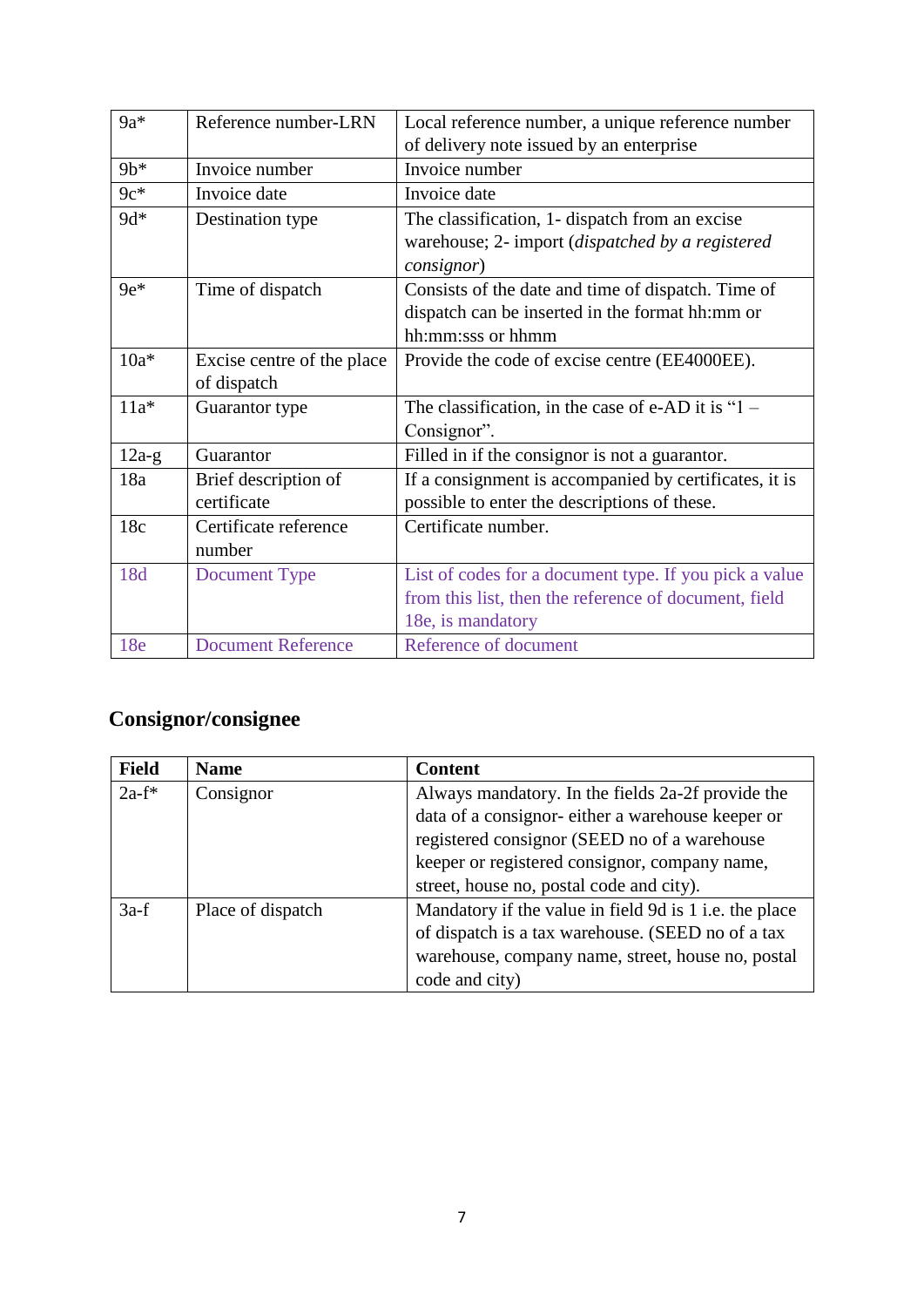| $5a-f$ | Consignee          | Mandatory in general. In field 5a provide               |
|--------|--------------------|---------------------------------------------------------|
|        |                    | consignee's excise number in SEED registry              |
|        |                    | (destinations 1 and 4 (warehouse keeper's SEED          |
|        |                    | no), in the case of 2, 3 the SEED no of a specific      |
|        |                    | consignee).                                             |
|        |                    | In the case of destination type 6 (export) the field is |
|        |                    | left unfilled if an export declaration is made in       |
|        |                    | Estonia; if export declaration is made in another       |
|        |                    | Member State, provide the data of a declarant.          |
|        |                    | Fields 5b - 5f are mandatory. Do not insert data in     |
|        |                    | field 5a (Registry number of a consignee) if            |
|        |                    | destination in field 1a is 5 (exempted consignee).      |
|        |                    | Verify VAT number $-$ possibility to check the          |
|        |                    | validity of VAT number against EU database.             |
| $7a-f$ | Destination        | Upon dispatch to a warehouse keeper you have to         |
|        |                    | provide the SEED no of a specific tax warehouse         |
|        |                    | which is the place of destination of the goods. If the  |
|        |                    | destination type is export, the field is not filled in. |
| 7a     | Registry number of | If the place of destination is a tax warehouse $(1)$ ,  |
|        | consignee          | provide the SEED number of a specific tax               |
|        |                    | warehouse (not the number of a warehouse keeper).       |
|        |                    | If the destination type is $2,3$ or 5, provide VAT      |
|        |                    | number.                                                 |

In the fields 2a, 3a, 5a and 7a normally SEED registry numbers are used and it is possible to check the validity of these numbers in the open inquiry of SEED-on-EUROPA at: https://ec.europa.eu/taxation\_customs/dds2/seed/seed\_consultation.jsp?Lang=en As a response to your inquiry you will get to know whether a specific business operator holds the permit, which goods are covered by this permit and what type of registration it is. In the case of a registered consignee who only occasionally receives goods from another Member State, the permitted quantity of goods the consignee can receive on the grounds of the given type of registration is indicated as well.

Possible types of registration:

- 1) Warehouse keeper consignor's warehouse keeper's excise number in field 2a and consignee's warehouse keeper's excise number in field 5a
- 2) Tax warehouse consignor's tax warehouse excise number in field 3a and consignee's tax warehouse excise number in field 7a
- 3) Registered Consignee excise number in field 5a
- 4) Registered Consignee that occasionally may receive goods dispatched from another Member State (Temporary Authorisation) – excise number in field 5a 5) Registered Consignor – excise number in field 2a.

# <span id="page-7-0"></span>**Transport**

| Field | <b>Name</b> | $\mathsf{\cup}$ ontent |
|-------|-------------|------------------------|
|       |             |                        |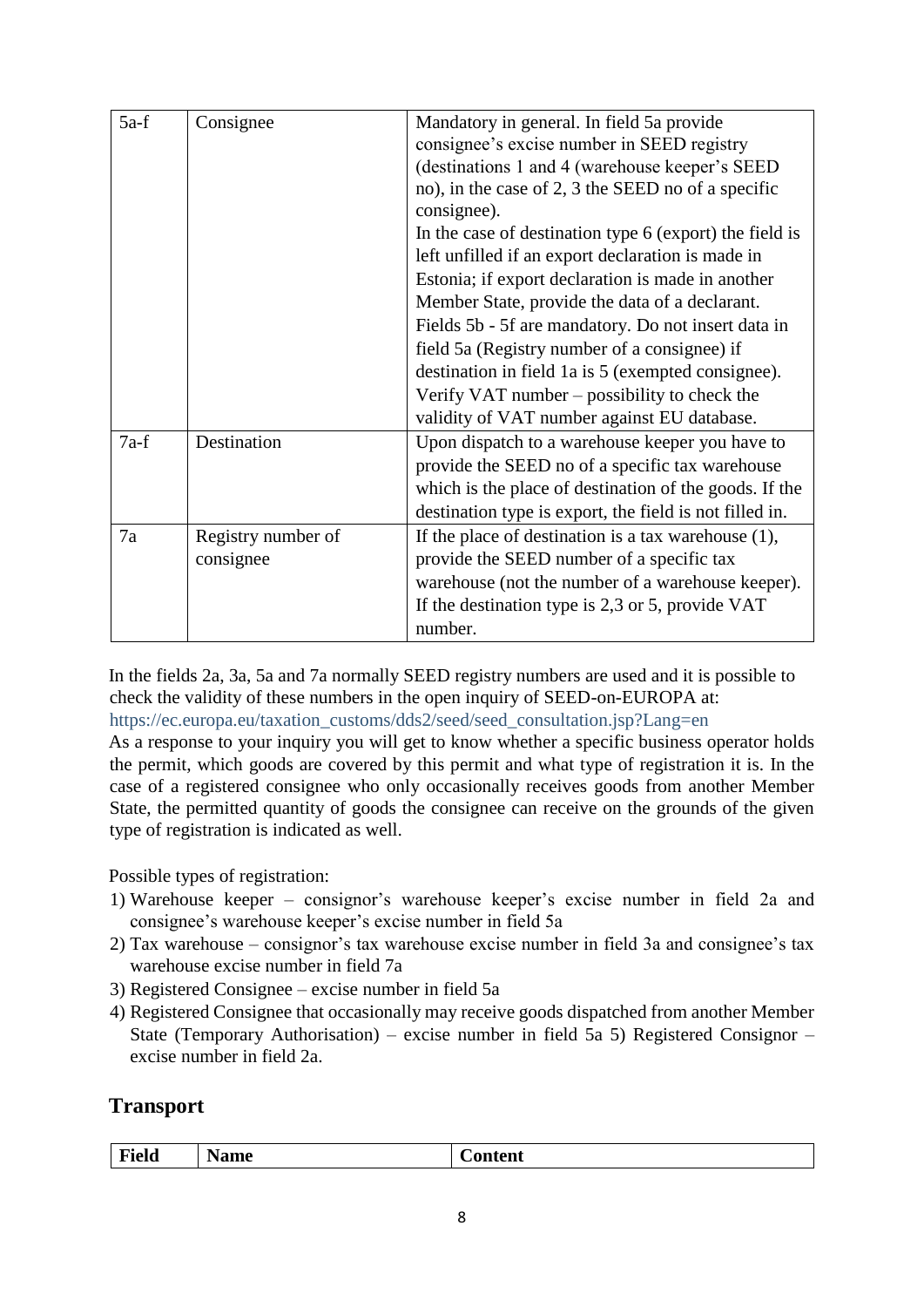| $14a-f$          | <b>Transport arranger</b>                          | Mandatory if in field 1c is 3 or 4. Verify VAT<br>- checks the validity of a VAT number against<br>the EU database.<br>Verify - only checks the data of Estonian<br>companies.                                                                                                                                                                                                       |
|------------------|----------------------------------------------------|--------------------------------------------------------------------------------------------------------------------------------------------------------------------------------------------------------------------------------------------------------------------------------------------------------------------------------------------------------------------------------------|
| $15a-f$          | Carrier                                            | Mandatory, provide the data of the first carrier.                                                                                                                                                                                                                                                                                                                                    |
| $15a*$           | Carrier's VAT number                               | Mandatory, provide a carrier's VAT number.<br>If you don't have VAT number, provide<br>another identifying registration number with a<br>nationality mark added before the number<br>combination or the text "HAS NOT A VAT<br>NUMBER".<br>Verify - only verifies the data of Estonian<br>companies.<br>Verify VAT - checks the validity of a VAT<br>number against the EU database. |
| $1c*$            | Transport arranger type                            | Mandatory, value is in the classification                                                                                                                                                                                                                                                                                                                                            |
| $13a*$           | <b>Transport mode</b>                              | Mandatory, value is in the classification, you<br>have to select the mode of transport that was<br>used at the start of the carriage.                                                                                                                                                                                                                                                |
| 13B              | Complementary information on<br>the transport mode | Additional information, provided if the<br>transport mode $(13a)$ is "0 – other".                                                                                                                                                                                                                                                                                                    |
| 16a-d and<br>16f | <b>Transport details</b>                           | In the case of several means of transport<br>provide the information of these on a delivery<br>note using the option "Add".                                                                                                                                                                                                                                                          |
| $16a*$           | Means of transport                                 | Mandatory, value is in the classification.<br>Possible values: 1 Container; 2 Vehicle; 3<br>Trailer; 4 Traction unit. Traction unit, which<br>is indicated as a <i>tractor</i> in the English version<br>of Commission Regulation (EC) No 684/2009,<br>is not a motor car.                                                                                                           |
| $16b*$           | Registration number                                | Mandatory, insert the registration number of<br>the means of transport and do not use spaces,<br>hyphens, commas or other punctuation marks.                                                                                                                                                                                                                                         |
| 16c              | Number of commercial seal                          | Provide the number of commercial seal if a<br>seal is affixed to the means of transport.                                                                                                                                                                                                                                                                                             |
| 16d              | Complementary information of<br>commercial seal    | Other information relating to the seal, e.g. its<br>type.                                                                                                                                                                                                                                                                                                                            |
| 16f              | Complementary information                          | Provide any additional information relating to<br>the means of transport e.g. the name of next<br>carrier or information on the next transport<br>unit.                                                                                                                                                                                                                              |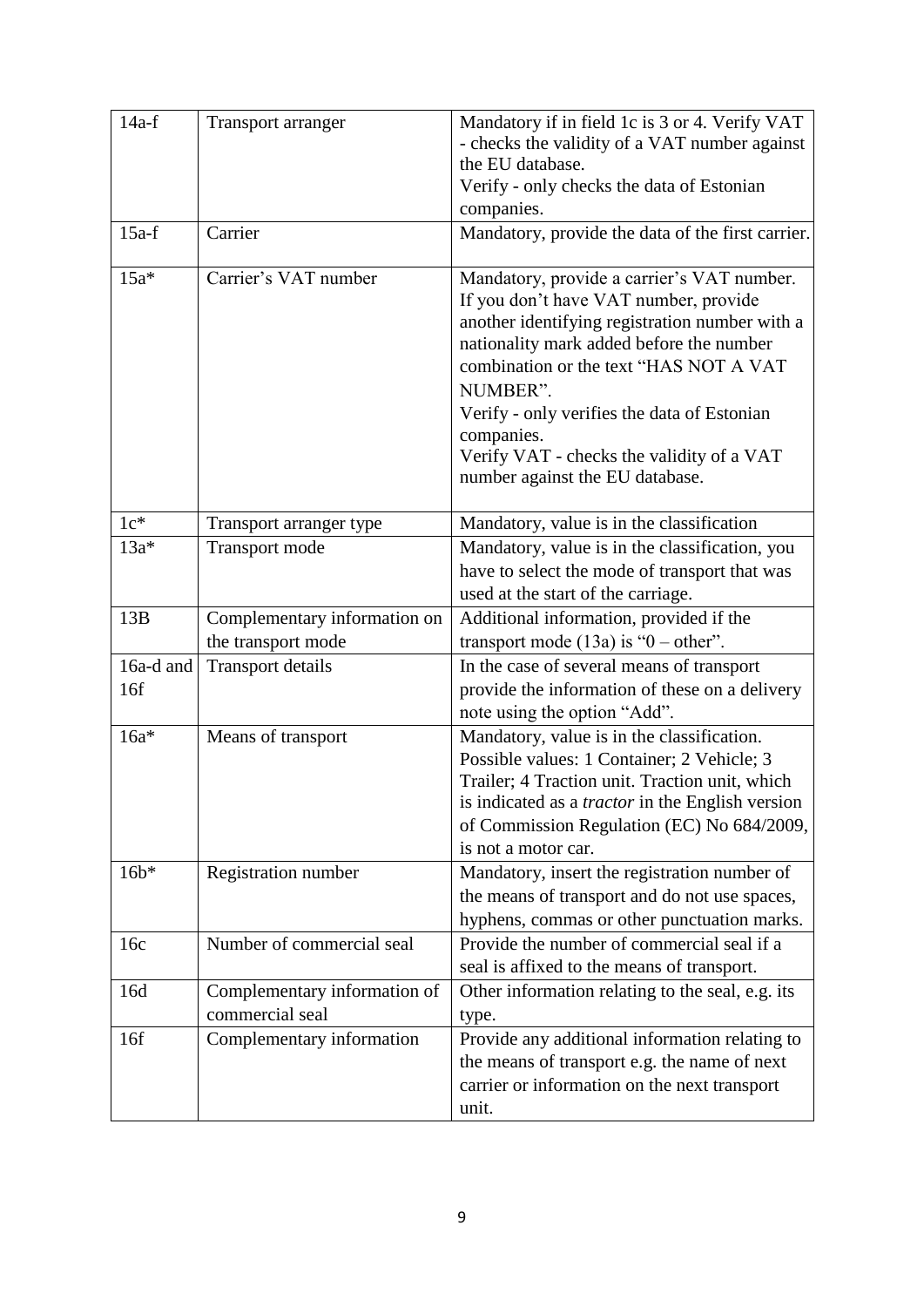# <span id="page-9-0"></span>**Goods**

In order to add information on goods, click "Add".

| <b>Field</b> | <b>Name</b>         | <b>Content</b>                                                                                      |
|--------------|---------------------|-----------------------------------------------------------------------------------------------------|
| 17a          | Sequence number     | Automatically filled in by the system after                                                         |
|              |                     | verification                                                                                        |
| $17b*$       | Excise product code | The classification. Excise product code according to                                                |
|              |                     | the code list in Annex II to Council Regulation No                                                  |
|              |                     | 684/2009.                                                                                           |
| 17m          | Excise goods type   | Field for completing the data of a report on the                                                    |
|              |                     | movement of excise goods and stock in the                                                           |
|              |                     | warehouse in advance. Filling in the field is                                                       |
|              |                     | mandatory if it is not possible to determine into                                                   |
|              |                     | which column of the report of stock in the                                                          |
|              |                     | warehouse the product has to be entered on the basis                                                |
|              |                     | of CN code or excise product code. Value is                                                         |
|              |                     | selected from the classification.                                                                   |
| $17c*$       | CN code             | The classification. Mandatory, provide CN code of                                                   |
|              |                     | the goods (8 digits).                                                                               |
| $17d*$       | Quantity            | Mandatory, the quantity of goods indicated to three<br>decimal places (Council Regulation 684/2009, |
|              |                     | Annex II, the codes lists 11 and 12 -kg; litre (at 15°                                              |
|              |                     | C); litre (at $20^{\circ}$ C), 1000 pcs). For a movement to a                                       |
|              |                     | registered consignee receiving excise goods from                                                    |
|              |                     | another Member State only occasionally, the                                                         |
|              |                     | quantity of excise goods dispatched shall not exceed                                                |
|              |                     | the limit that the given consignee is authorised to                                                 |
|              |                     | receive.                                                                                            |
|              |                     | For a movement to an exempted consignee, the                                                        |
|              |                     | quantity shall not exceed the quantity registered in                                                |
|              |                     | the excise duty exemption certificate.                                                              |

To the list – in order to add next goods, click "To the list" and then click "Add".

| $17e*$          | Gross weight       | Mandatory, provide the gross weight of the           |
|-----------------|--------------------|------------------------------------------------------|
|                 |                    | consignment (excise goods with packaging)            |
| $17f^*$         | Net weight         | Mandatory, provide the weight of the excise goods    |
|                 |                    | without packaging (except cigarettes).               |
| 17g             | Alcoholic strength | Mandatory if applicable for the excise good in       |
|                 |                    | question, percentage by volume at $20^{\circ}$ C     |
| 17 <sub>h</sub> | Degree Plato       | Mandatory if the Member State of dispatch and/or     |
|                 |                    | Member State of destination tax beer on the basis of |
|                 |                    | degree Plato.                                        |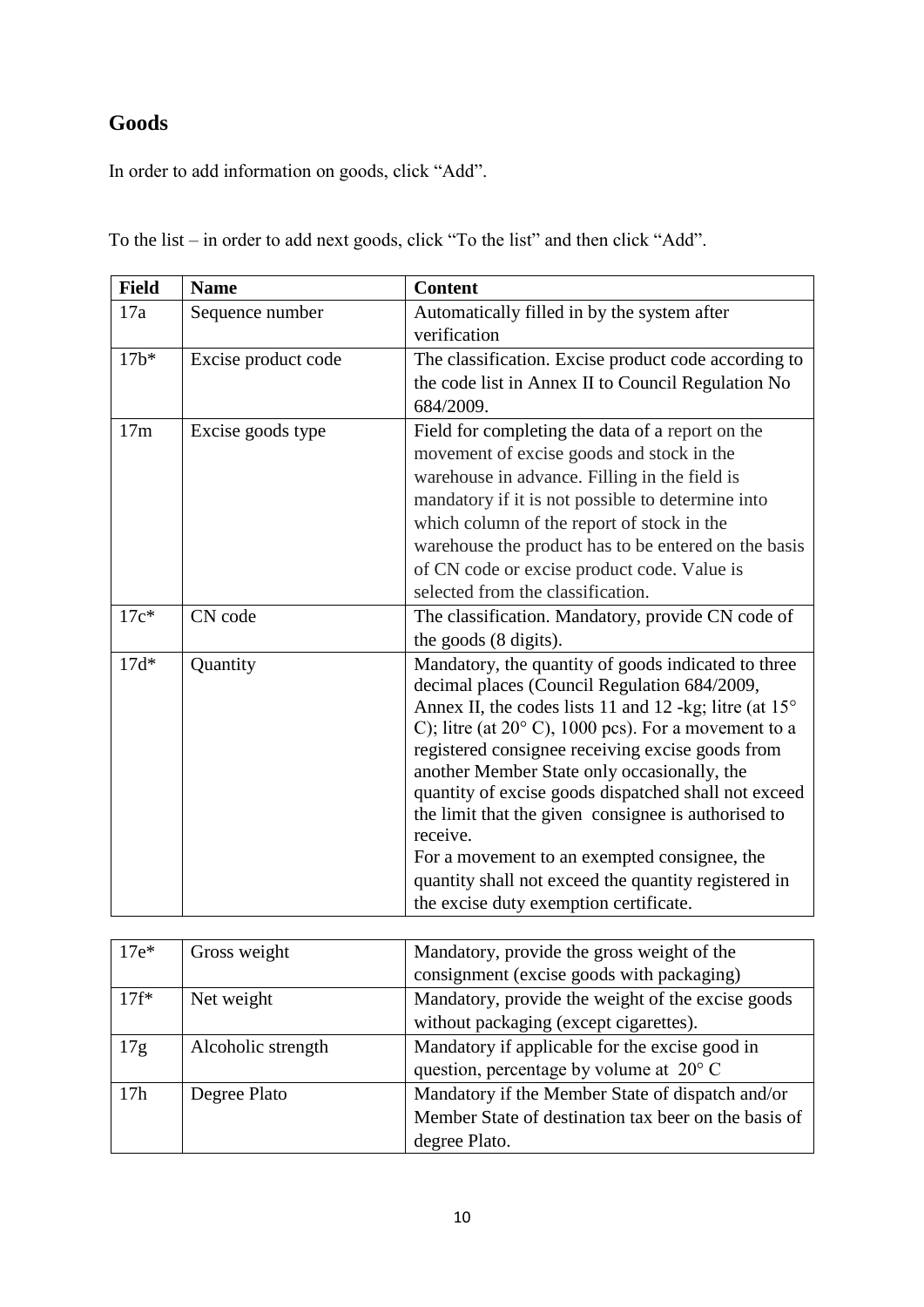| 17i             | Revenue stamp         | Provide any additional information concerning the                                                                                                        |
|-----------------|-----------------------|----------------------------------------------------------------------------------------------------------------------------------------------------------|
|                 | information           | revenue stamps required by the Member State of                                                                                                           |
|                 |                       | destination. In the case of dispatch from another                                                                                                        |
|                 |                       | Member State to Estonia it is recommended that the                                                                                                       |
|                 |                       | dispatcher provide the quantity and numeration of                                                                                                        |
|                 |                       | revenue stamps.                                                                                                                                          |
| 17k             | Revenue stamp         | The classification by which it is determined whether                                                                                                     |
|                 |                       | the given product has a revenue stamp or not.                                                                                                            |
|                 |                       | Provide '1' if the goods carry or contain revenue                                                                                                        |
|                 |                       | stamps.                                                                                                                                                  |
| 171             | Designation of origin | This field can be used to refer to certification:<br>1. in the case of certain wines, relating to the<br>protected designation of origin or geographical |
|                 |                       | indication, in accordance with the relevant                                                                                                              |
|                 |                       | Community legislation;                                                                                                                                   |
|                 |                       | 2.<br>in the case of certain spirits drinks, relating                                                                                                    |
|                 |                       | to the place of production in accordance with the                                                                                                        |
|                 |                       | relevant                                                                                                                                                 |
|                 |                       | Community legislation;                                                                                                                                   |
|                 |                       | for beer brewed by an independent small<br>3.                                                                                                            |
|                 |                       | brewery, as defined in Council Directive 92/83/EEC                                                                                                       |
|                 |                       | (4), for which it is intended to claim a reduced rate                                                                                                    |
|                 |                       | of excise duty in the Member State of destination.                                                                                                       |
|                 |                       | Certification should be given in the following terms:<br>'It is hereby certified that the product described has                                          |
|                 |                       | been brewed by an independent small brewery';                                                                                                            |
|                 |                       | for ethyl alcohol distilled by a small<br>4.                                                                                                             |
|                 |                       | distillery, as defined in Council Directive                                                                                                              |
|                 |                       | 92/83/EEC, for which it is intended to claim a                                                                                                           |
|                 |                       | reduced rate of excise duty in the Member State of                                                                                                       |
|                 |                       | destination. Certification should be given in the                                                                                                        |
|                 |                       | following terms: 'It is hereby certified that the                                                                                                        |
|                 |                       | product described has been produced by a small                                                                                                           |
|                 |                       | distillery'.                                                                                                                                             |
| 17n             | Size of producer      | For beer or spirits, for which certification is given in                                                                                                 |
|                 | (self-certification)  | the field 171 (Designation of origin), provide the                                                                                                       |
|                 |                       | annual production of the previous year in hectolitres                                                                                                    |
|                 |                       | of beer or in hectolitres of pure alcohol respectively                                                                                                   |
|                 |                       | (whole number).                                                                                                                                          |
| 17 <sub>o</sub> | Density               | Mandatory if applicable for the excise product in                                                                                                        |
|                 |                       | question. Provide the density at 15 °C, if applicable,                                                                                                   |
|                 |                       |                                                                                                                                                          |

|  | $\parallel$ in accordance with the table in Annex II, Code list |
|--|-----------------------------------------------------------------|
|  | no 11.                                                          |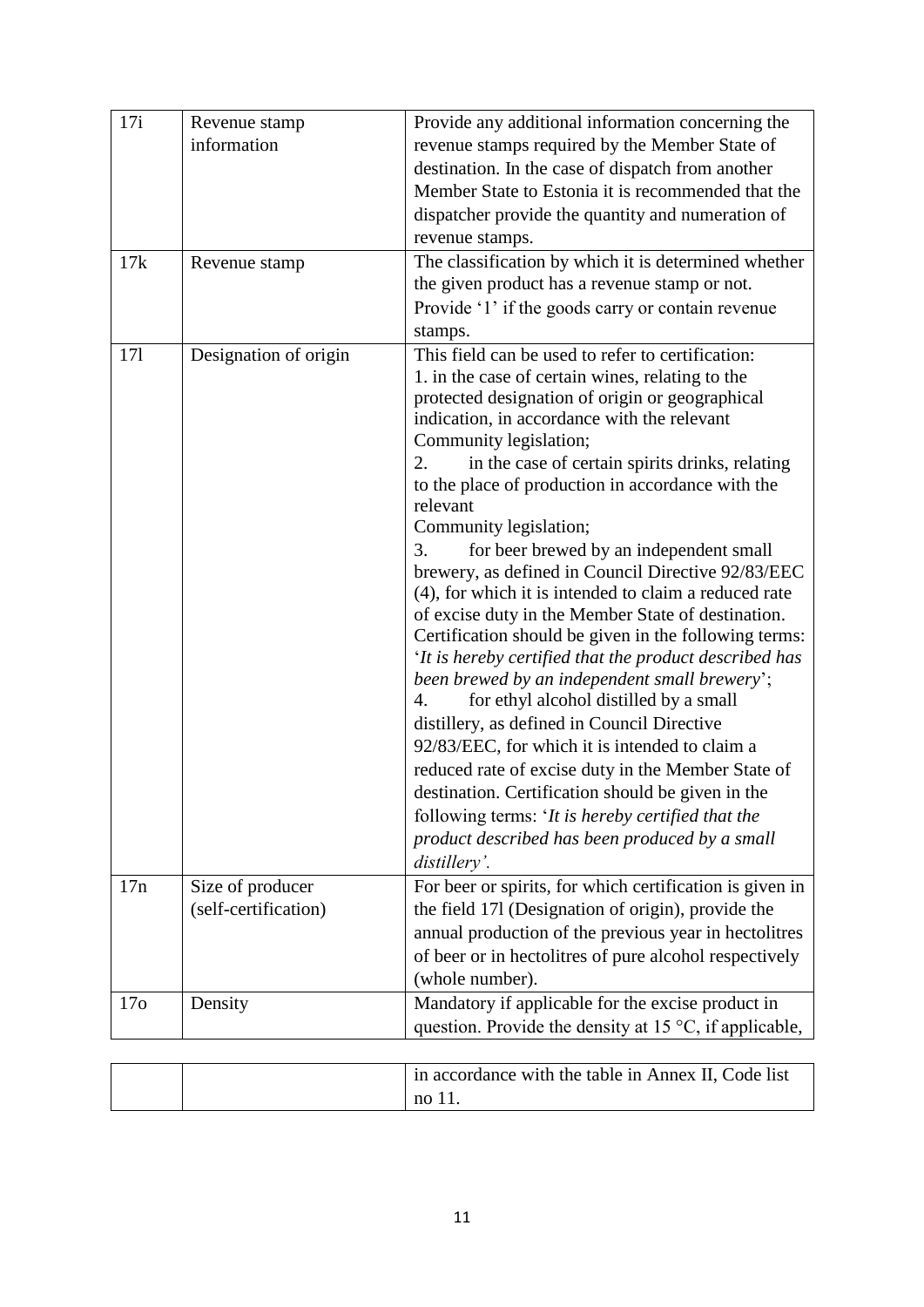| $17p*$            | Commercial description                 | Mandatory, detailed commercial description of<br>goods. Among other information the following is<br>provided:<br>bulk of sales packaging;<br>1)<br>2)<br>maximum retail price printed on the revenue<br>stamp of cigarettes;<br>alcoholic and tobacco products batch code<br>3)<br>given by the producer;<br>4)<br>revenue stamps of diesel fuel or light fuel oil;<br>type of diesel fuel (winter or summer);<br>5)<br>petrol octane number;<br>6)<br>name of biofuel, including the name of<br>7)<br>biofuel containing in the mixture with other fuel, CN<br>code and corresponding goods description, and the<br>quantity of biofuel in litres measured at 15 °C. |
|-------------------|----------------------------------------|-----------------------------------------------------------------------------------------------------------------------------------------------------------------------------------------------------------------------------------------------------------------------------------------------------------------------------------------------------------------------------------------------------------------------------------------------------------------------------------------------------------------------------------------------------------------------------------------------------------------------------------------------------------------------|
| 17r               | Brand name of products                 | Mandatory if excise goods have a trade mark or<br>brand name.                                                                                                                                                                                                                                                                                                                                                                                                                                                                                                                                                                                                         |
| 17.1a             | Kind of package                        | Mandatory, the classification. Provide all the<br>package kinds used. To add a new package, click<br>"Add".                                                                                                                                                                                                                                                                                                                                                                                                                                                                                                                                                           |
| 17.1 <sub>b</sub> | Number of packages                     | Mandatory in the case of goods in package.                                                                                                                                                                                                                                                                                                                                                                                                                                                                                                                                                                                                                            |
| 17.1e             | <b>Shipping Marks</b>                  | Shipping marks should be used as an identifier for<br>goods which are packed together and will only be<br>provided for packaged goods where applicable, in a<br>free form of description of the marks and numbers on<br>transport units or packages. In case the 'Number of<br>Packages' is set to '0', then there should exist at least<br>one 'PACKAGE' with the same 'Shipping Marks'<br>and 'Number of Packages' with value greater than<br>$\Omega$ .                                                                                                                                                                                                            |
| 17.1c             | Identity of commercial seal            | Provide information on commercial seals, if used.                                                                                                                                                                                                                                                                                                                                                                                                                                                                                                                                                                                                                     |
|                   | (number)                               | including the number.                                                                                                                                                                                                                                                                                                                                                                                                                                                                                                                                                                                                                                                 |
| 17.1d             | Seal information                       | Provide any additional information concerning<br>commercial seals (e.g. type of seals used)                                                                                                                                                                                                                                                                                                                                                                                                                                                                                                                                                                           |
| 17.2ad            | Wine product additional<br>information | Mandatory for wine products included in Part XII of<br>Annex I to Regulation (EC) No 1234/2007. (6).                                                                                                                                                                                                                                                                                                                                                                                                                                                                                                                                                                  |
| 17.2a             | Category of wine product               | Used in the case of wine products included in Part<br>XII of Annex I to Regulation (EC) No 1234/2007.<br>The classification.                                                                                                                                                                                                                                                                                                                                                                                                                                                                                                                                          |
| 17.2 <sub>b</sub> | Wine-growing zone                      | Mandatory for wine products transported in bulk<br>(nominal volume of more than 60 litres). Provide<br>the wine-growing zone in which the product<br>transported originates in accordance with Annex IX<br>to Regulation (EC) No 479/2008.                                                                                                                                                                                                                                                                                                                                                                                                                            |
| 17.2c             | Third country of origin                | Mandatory if Category of wine product in field<br>17.2a is '4' (imported wine). The list includes the<br>classification of third countries.                                                                                                                                                                                                                                                                                                                                                                                                                                                                                                                           |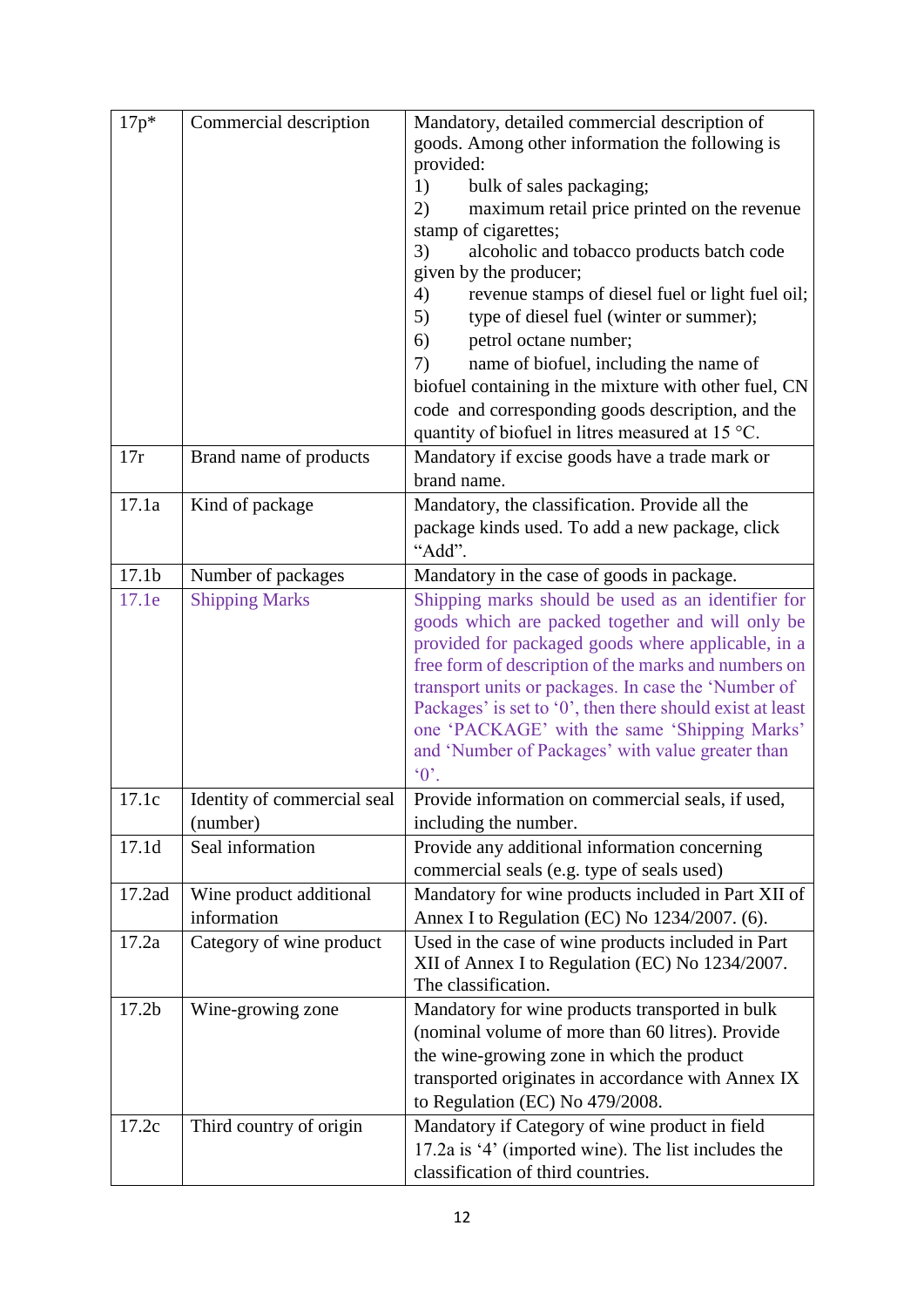| 17.2d             | Other information        | Provide other information on the wine product          |
|-------------------|--------------------------|--------------------------------------------------------|
| 17.2.1a           | Wine operation code      | Mandatory for wine products in bulk (nominal           |
|                   |                          | volume of more than 60 litres). Provide one or         |
|                   |                          | several 'Wine operation $code(s)$ ' in accordance with |
|                   |                          | list 1.4. b) in point B of Annex VI to Commission      |
|                   |                          | Regulation (EC) No 436/2009, which is added as a       |
|                   |                          | classification.                                        |
| 9.1               | Import declaration       | Mandatory if the type of the country of dispatch is    |
|                   | reference                | import (value 2 in field 9d). Provide the number of    |
|                   |                          | declaration.                                           |
| 17.3 <sub>b</sub> | Goods sequence number on | The sequence number of the goods concerned on          |
|                   | the import declaration   | the declaration.                                       |
| 17.3c             | Import declaration date  | The declaration's submission date.                     |

#### <span id="page-12-0"></span>**Submission**

On this page all data have been automatically pre-filled by the system.

1F – Sequence number of the place of destination upon the first entry is 1. If you change the place of destination, the sequence number changes as well.

1E – e-AD submission time: filled in and displayed on the delivery note that is already submitted.

1G – Place of destination changing time: if you change the place of destination, the time of this procedure will be indicated.

- 20A Submitter's name
- 20B Submitter's ID code
- 20C Name of submitter's enterprise
- 20D Registry code of submitter's enterprise.

#### <span id="page-12-1"></span>**Verification of delivery note**

Performed by using the button "Verify".

Starts the e-AD verification. During the first phase of verification the system checks the completion of all mandatory fields, for example:

After checking mandatory fields the verification of compliance with rules and terms will be performed:

Fields and subpages that contain errors are indicated in red.

If no errors have been found, you can submit the delivery note.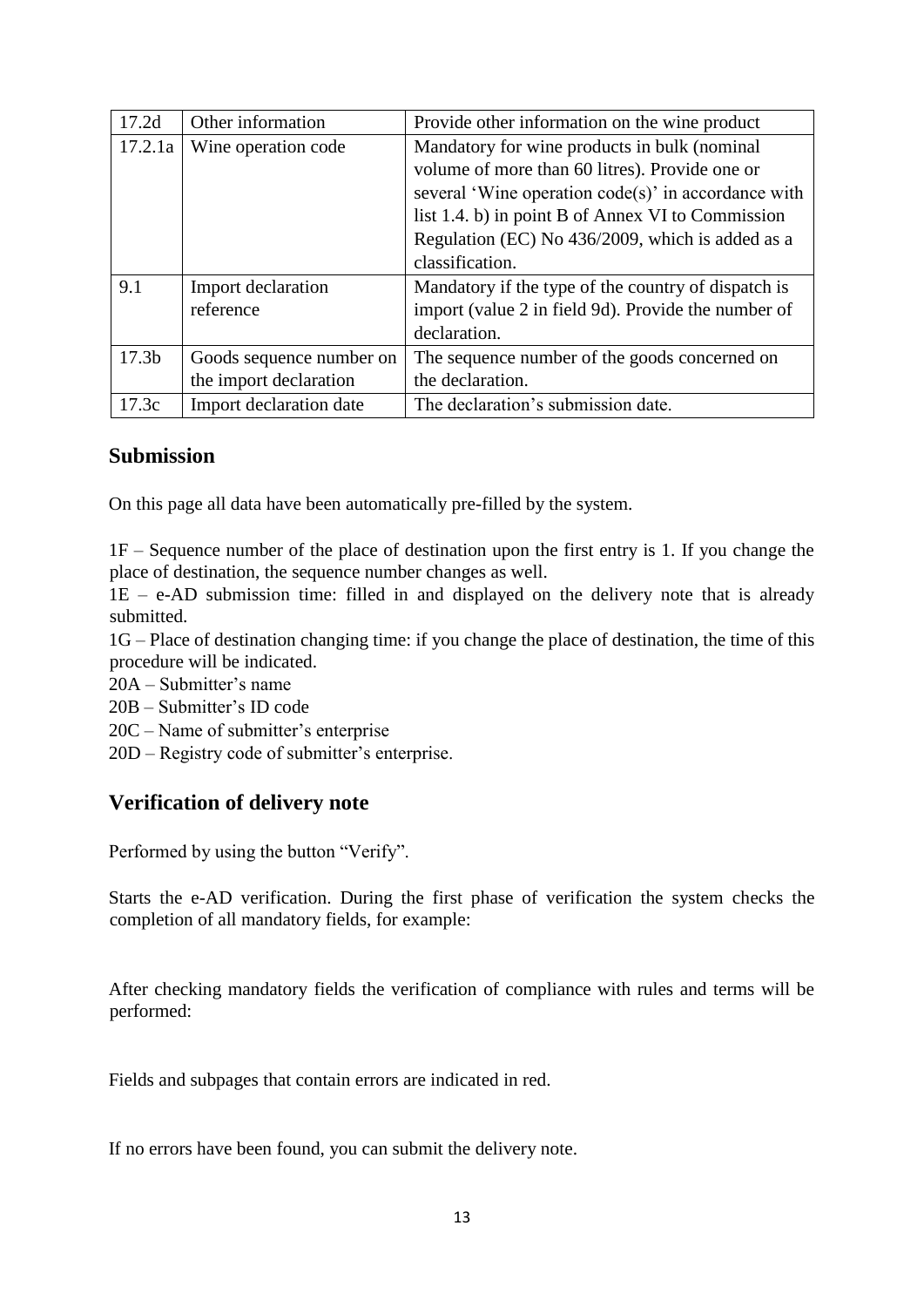#### <span id="page-13-0"></span>**e-AD for export**

In the case of export through another Member State it is necessary that in addition to e-AD you prepare an export declaration. After you have drawn up the export declaration (which refers to e-AD), the status of e-AD will change (Pending a report of receipt  $\rightarrow$  Export).

The data of export declaration are also displayed on the corresponding e-AD: 24A – Export declaration; 24B – Export time; 24C – Customs office of export.

#### **Entering of e-AD started with fallback procedure**

Fallback procedure is used when the customs system is not functioning. It is a procedure for the replacement of a delivery note which is completed in the EMCS system by a paper delivery note (the form is available on ETCB website). The delivery note is forwarded to the Tax and Customs Board at the email address asendustoiming@emta.ee, and if it complies with the requirements, an official will issue ARC number, which will be written on the delivery note and the transport can start at the time indicated on the delivery note. It is necessary to take into account that officials verify delivery notes during working hours, therefore it is not possible to get ARC numbers at any time. For that reason it is recommended that you prepare e-AD in advance (7 days prior to the start of the carriage of goods).

When the system has recovered, the delivery note shall be entered in the system inserting all the data indicated on the paper delivery note of the fallback procedure.

Submission of e-AD started with the fallback procedure is similar to customary submission of e-AD.

When inserting data into fields (*Add new afterwards)* and using XML format (*Import XML afterwards*) you have to select the date of actual dispatch of goods, i.e. the date indicated on the fallback procedure document.

| $1d^*$         | ARC              | Insert the ARC number assigned to the fallback procedure.            |
|----------------|------------------|----------------------------------------------------------------------|
| 1 <sub>h</sub> | Inserting data   | Field is automatically filled in by the system (on e-AD              |
|                | afterwards       | started with the fallback procedure the value is $1 - \text{YES}$ ). |
| 9e             | Time of dispatch | Date of dispatch is automatically filled in on the basis of          |
|                |                  | previously inserted data.                                            |

#### <span id="page-13-1"></span>**Sent e-ADs**

Under Sent e-ADs there are "Active e-ADs" and "Finished e-ADs"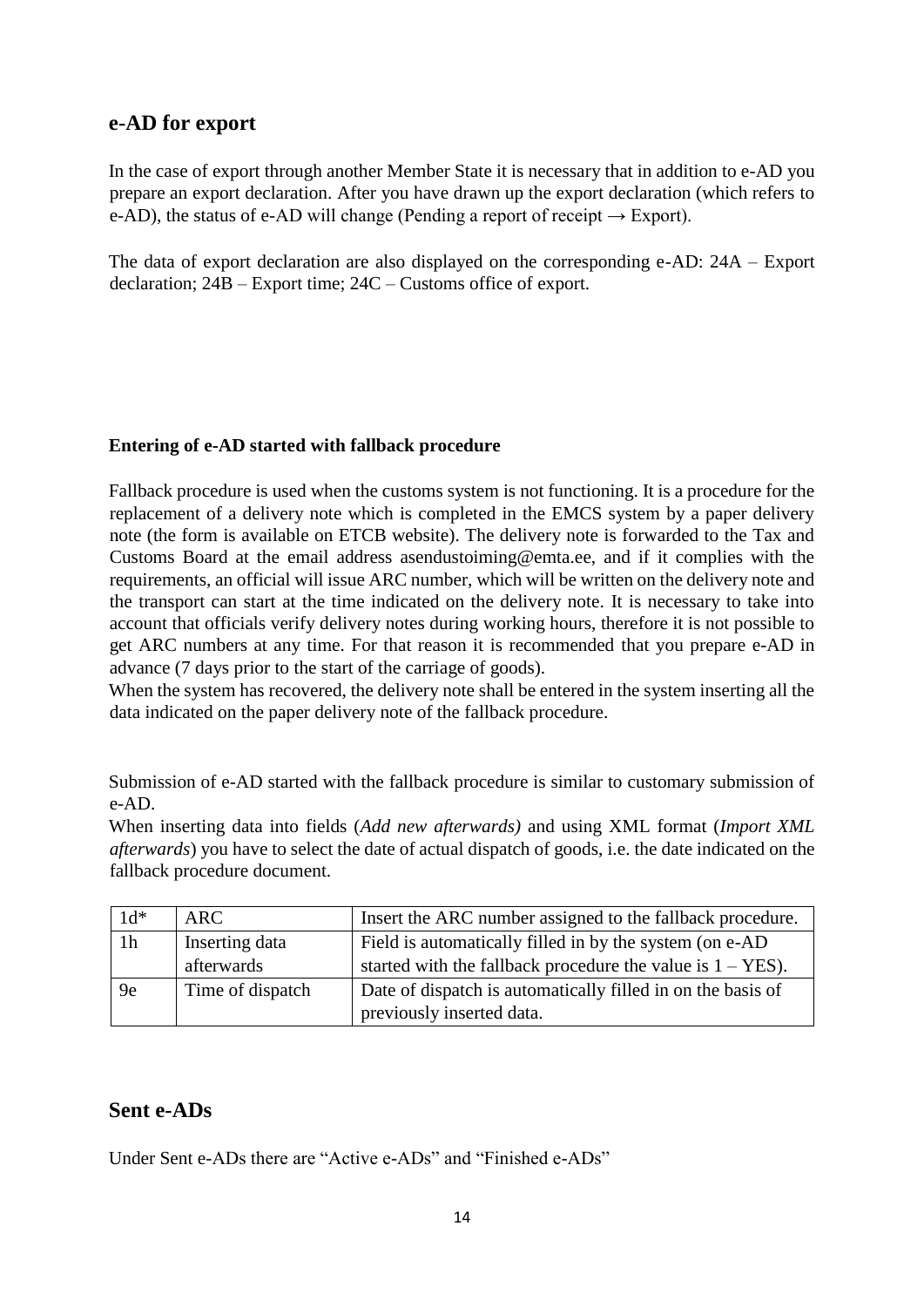Delivery notes which are submitted can be initially found under "Active e-ADs". Upon receipt the delivery note moves under "Finished e-ADs".

When a specific action in connection with e-AD has been completed, the given e-AD moves under "Finished e-ADs" as well. For example, if the place of destination has been changed, the e-AD with the previous destination is located under "Finished e-Ads" irrespective of its status of *Pending a report of receipt*.

Active e-ADs require client's intervention, because in addition to delivery notes which are not received yet there are delivery notes which are pending a reaction from a business operator, e.g. it is necessary to change the place of destination, explain discrepancies etc. Delivery notes which need client's intervention are marked with YES in the column of Client intervention.

### <span id="page-14-0"></span>**e-AD history and menus**

Submitted delivery note has a unique reference number ARC assigned by the system and it can be found under e-AD history:

Under e-AD history there is a list of procedures carried out on the given delivery note, and a selection for performing other procedures:

#### **Comments**

Both a representative of enterprise and an official can add comments relating to delivery notes.

In order to move to e-AD history, click Back. In order to add a new comment, click Add. The maximum length of a comment is 2000 characters. If you need to insert a longer text, you can split your comment into separate parts by adding a new row.

# <span id="page-14-1"></span>**Cancellation of e-AD**

You can cancel an e-AD as long as its status is ...Released for dispatch and the time of dispatch is not expired. In order to cancel an e-AD select "Cancel" on the e-AD history page. It is also necessary to enter the reason of cancellation.

If the reason of cancellation is "e-AD duplicate ", the ARC number of a new e-AD must be inserted in the field of additional information.

#### **Cancellation of e-AD by means of a request for cancellation**

It differs from the ordinary cancellation in that it is possible to make a request concerning e-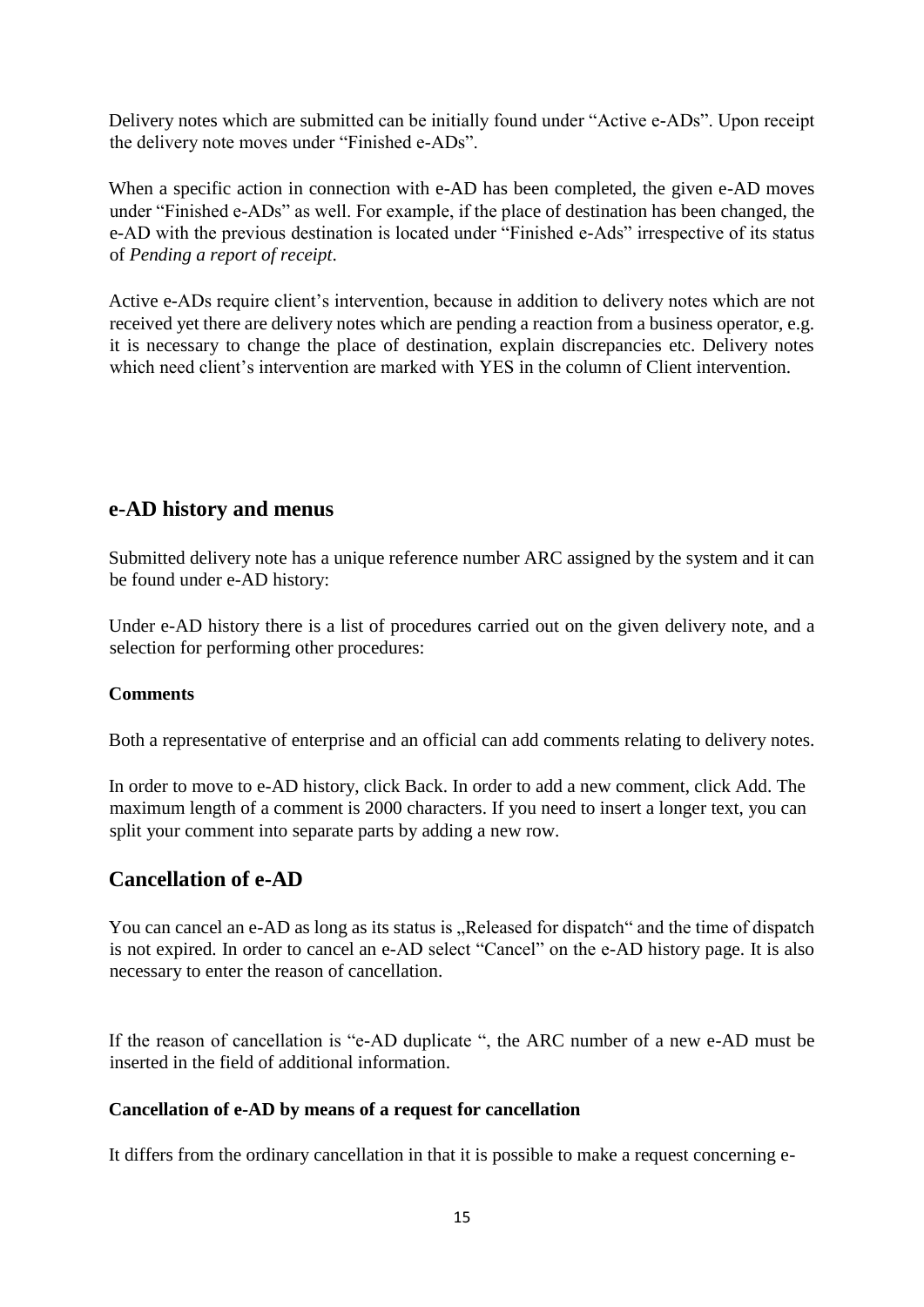AD whose status is "Accepted" and the date of dispatch has expired. Filing a request does not automatically mean that the e-AD is cancelled.

In order to lodge a request select the tag "Requests for cancellation" located in e-AD history.

To add a new request click on "Add request". The menu then displayed is similar to the one of the ordinary cancellation of e-AD. The only difference is that the field of additional information is mandatory. The request lodged will be verified by the tax authority.

If the request is accepted, its status will change. The tax authority may also reject the request – this information is displayed on the e-AD history page and indicated with YES in the Client intervention column of the e-ADs list.

By clicking on "Requests for cancellation" you can find out the reason of rejection. In order to make "YES" disappear from the Client intervention column you have to read the official's answer. In the same view you can also file a new request.

#### <span id="page-15-0"></span>**Copying of e-AD**

Using this option you can create a draft of e-AD on the basis of the previously submitted delivery note, but don't forget to update the data before submission.

#### <span id="page-15-1"></span>**Change of the time of dispatch on e-AD**

It is possible to change the time of dispatch on e-AD, but you can do this no later than on the day of dispatch.

It is not possible to change the date of dispatch – in this case you have to cancel the e-AD submitted and create a new one with correct dates.

#### <span id="page-15-2"></span>**Change of the place of destination on e-AD**

It is possible to change the place of destination on e-AD before the receipt of goods. The change of the place of destination is mandatory if a consignee refuses to receive goods (partially or fully) or the export of goods is prohibited.

The change of destination is essentially similar to submission of a new delivery note, but it should be noted that some fields are not active and the place of destination have to be changed. The change of destination does not necessarily mean the change of a consignee (though this is also possible), it may be the case where merely another warehouse of the same warehouse keeper of the same consignee is changed. The delivery note includes all the values which were inserted in the previous version (except partial receipt, where only the destination of rejected goods is changed).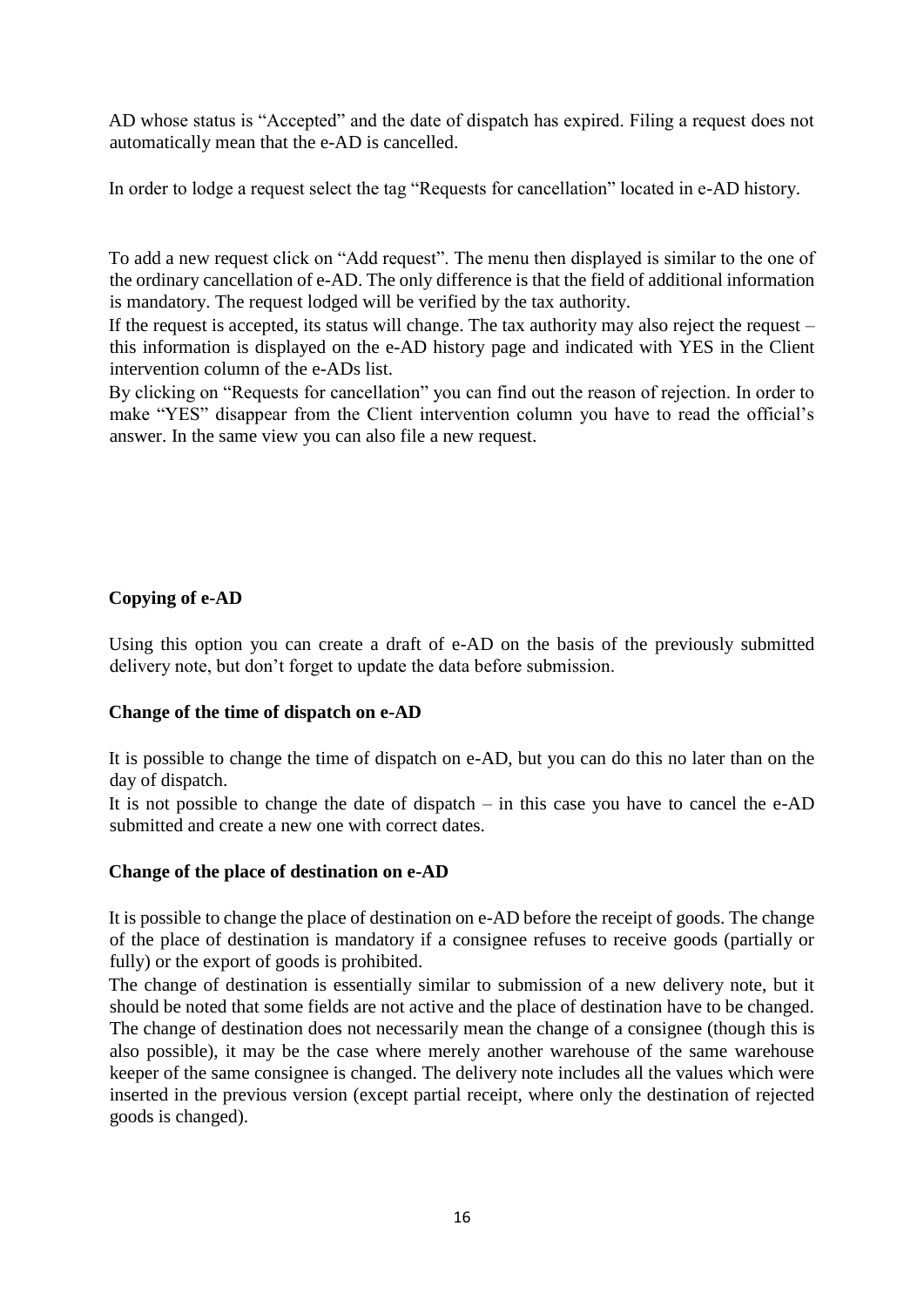| 1A – Destination type:*            | If the previous destination was 5 - exempted                                             |
|------------------------------------|------------------------------------------------------------------------------------------|
|                                    | consignee, change is not possible. Likewise,                                             |
|                                    | new type of destination cannot be 5                                                      |
| $1B -$ Journey time:*              | Consists of two values: numeral and unit.                                                |
|                                    | Units are in the classification, values are                                              |
|                                    | D- days or $H$ – hours. Depending on a unit                                              |
|                                    | there are certain limits to numeral values:                                              |
|                                    | indication for 'H' should be less or equal to                                            |
|                                    | 24. Indication for 'D' should be less or equal                                           |
|                                    | to 92. Provide the realistic duration taking                                             |
|                                    | into account the means of transport and the                                              |
|                                    | distance involved. Only whole numbers are                                                |
|                                    | accepted.                                                                                |
| 8A - Customs office of export:     | Classification, select the code of customs                                               |
|                                    | office of export, completing is mandatory if                                             |
|                                    | destination type in field 1a is 6.                                                       |
| 9BC - Invoice: 9B -                | The number of delivery note assigned by the                                              |
| Number:*                           | enterprise if it has been changed in relation                                            |
|                                    | to the change of destination.                                                            |
| 9BC - Invoice: 9C -                | The date of delivery note.                                                               |
| Date:*                             |                                                                                          |
| 5A-F - Consignee:                  | In general mandatory. You must not fill in                                               |
|                                    | Field 5a Consignee registration number if                                                |
|                                    | destination in field 1a is 5. Provide a valid                                            |
|                                    | SEED registration number of the consignee                                                |
|                                    | in field 5a (destinations 1,                                                             |
|                                    | 2, 3, 4). The fields 5b-5f are mandatory.<br>If the place of delivery is an excise       |
| 7A-F – Place of Delivery:          |                                                                                          |
|                                    | warehouse (1), provide the SEED number of<br>a specific excise warehouse (not the number |
|                                    |                                                                                          |
|                                    | of an excise warehouse keeper). If the                                                   |
|                                    | destination type is 2 or 3, provide VAT<br>number.                                       |
| 14A-F - Transport Arranger:        | Mandatory if there are 3 or 4 in field 1c.                                               |
|                                    |                                                                                          |
| 15A-F - Transporter:               | Field 15a is mandatory                                                                   |
| 1C - Transport Arranger Type:*     | Mandatory field, value is in the classification                                          |
| 13A – Transport Mode:*             | Mandatory field, value is in the classification                                          |
| 13B – Transport Mode complementary | Complementary information if 13a is 0                                                    |
| information                        | (Other)                                                                                  |
| 16a-d and 16f Transport details    | When the place of destination has been                                                   |
|                                    | changed it is possible to change previous and                                            |
|                                    | add new means of transport. If you have                                                  |
|                                    | used several means of transport, provide                                                 |
|                                    |                                                                                          |
|                                    |                                                                                          |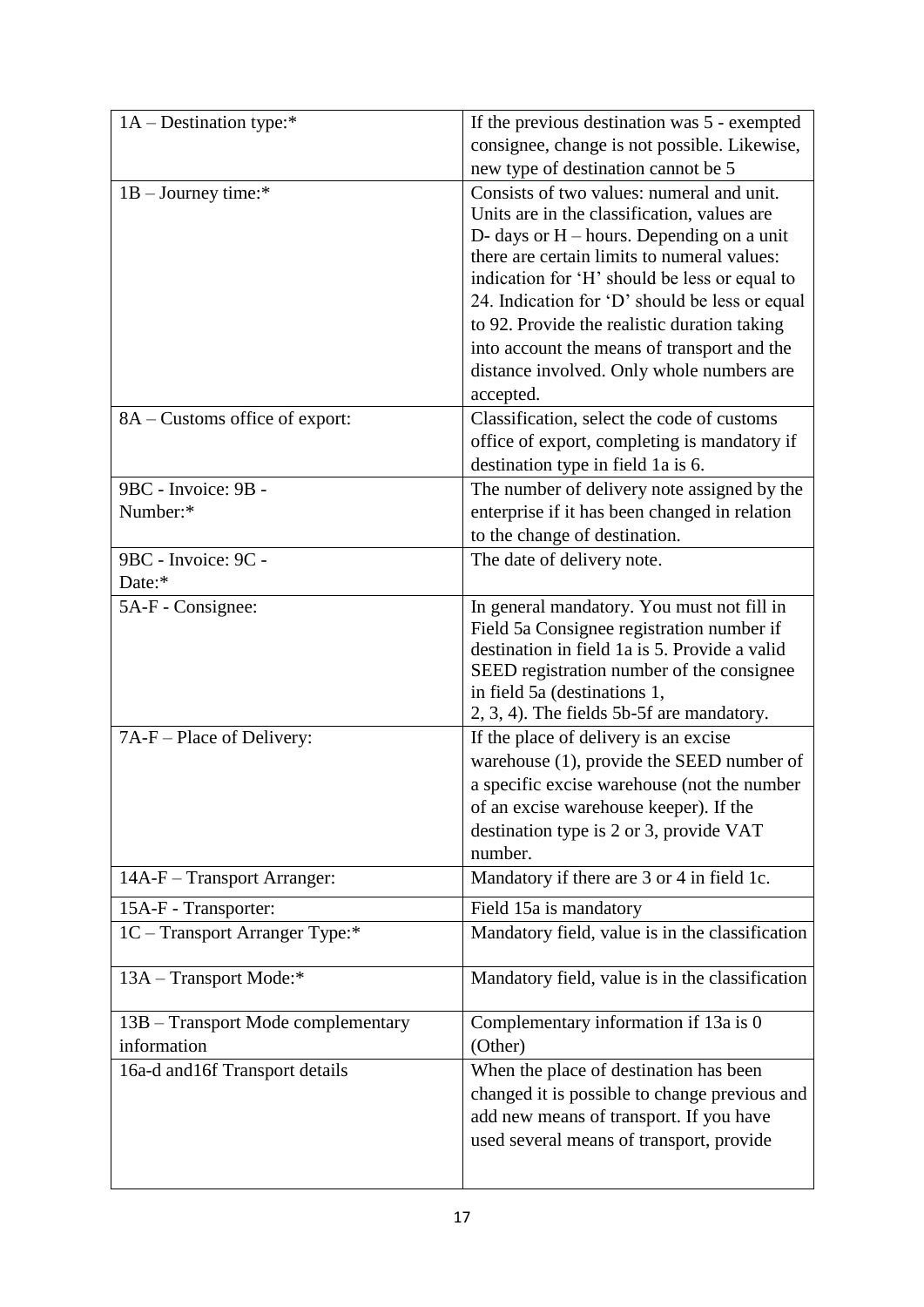|                                 | information on these using Add button on<br>the right.                                                                                                                        |
|---------------------------------|-------------------------------------------------------------------------------------------------------------------------------------------------------------------------------|
| $16A - Means$ of transport*     | Mandatory, value is in the classification.                                                                                                                                    |
| 16B Registration number         | Mandatory, provide the number of the means<br>of transport – only numbers and capital<br>letters.<br>Don't use spaces, hyphens, dashes, commas<br>or other punctuation marks! |
| 16C – Number of commercial seal | If commercial seals are used                                                                                                                                                  |
| $16D -$ Seal information        | Provide any additional information<br>concerning commercial seals, e.g. type of<br>seals used.                                                                                |
| 16f – Complementary information | Provide any additional information<br>concerning the transport, e.g. identity of any<br>subsequent transporter, information<br>concerning subsequent transport units          |

# <span id="page-17-0"></span>**Notify of the event**

This option enables you to notify of whatever event concerning e-ADs sent and e-ADs received (the button is located on the e-AD history page).

### **General part**

| $40B -$ Event number                  | Automatically assigned by the system upon    |
|---------------------------------------|----------------------------------------------|
|                                       | submission of the event report.              |
| $40C$ – Event indication              | Automatically assigned by the system upon    |
|                                       | submission of the event report.              |
| $1D - ARC$                            | e-AD ARC number, automatically assigned      |
|                                       | to e-AD                                      |
| $1F - Sequence$ number of destination | The number of e-AD version, filled in by the |
|                                       | system together with ARC number              |
| $41A - Excise Centre*$                | Automatically assigned - EE4000EE            |
| $41C - Time$ of event*                | The time of event (date and hour)            |
| $41B$ – Country of event*             | The country where the event took place,      |
|                                       | prefilled by EE.                             |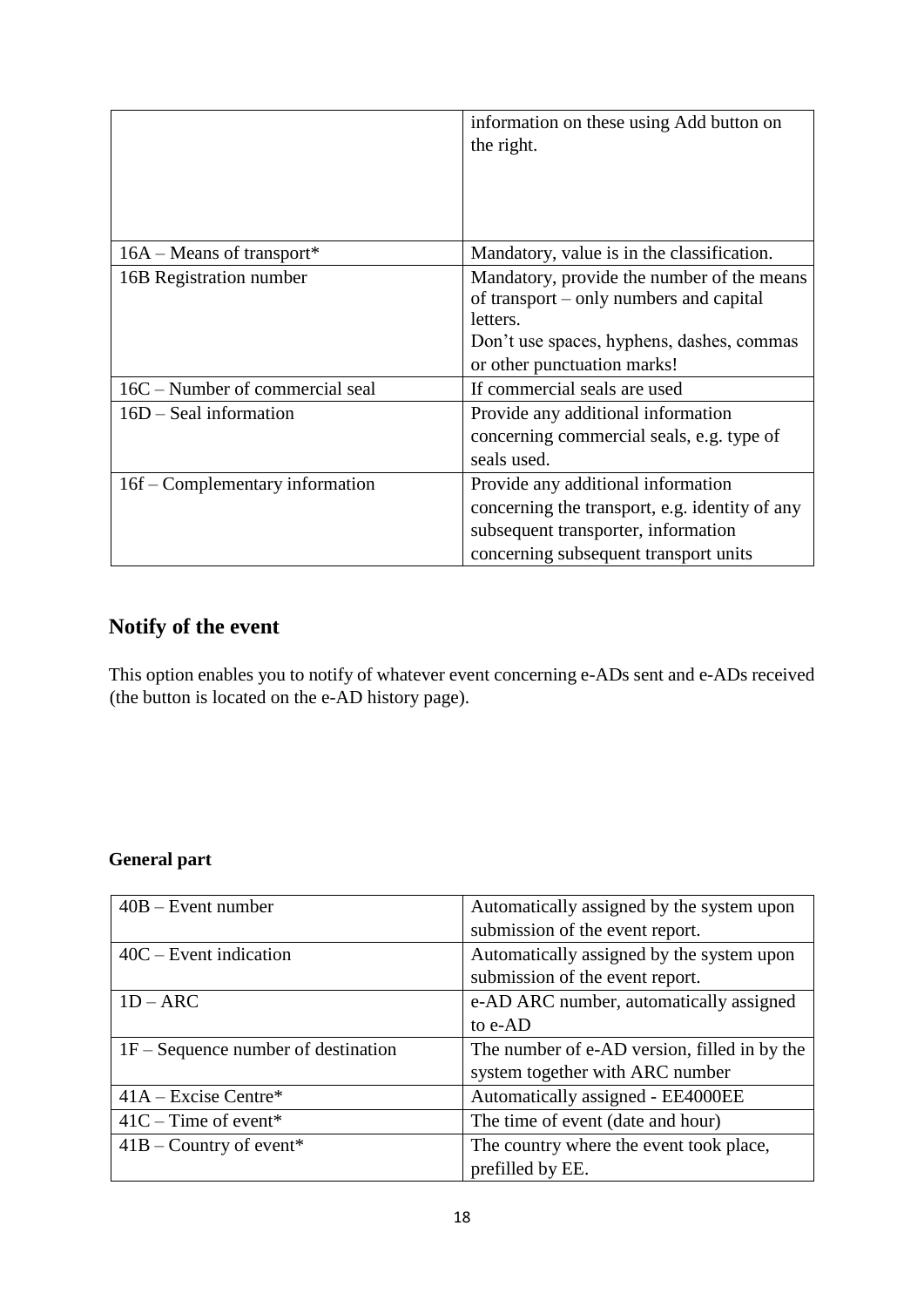| $40E$ – Country of destination         | Destination country of the transport         |
|----------------------------------------|----------------------------------------------|
| $41I -$ Supplementary information      | Other additional information concerning the  |
|                                        | event                                        |
| $44A - Place$ of event                 | Inserted in the case of a received message.  |
|                                        | only                                         |
| 44B-E Address of the place of event    | The address where the event took place,      |
|                                        | the following data are mandatory: 44C -      |
|                                        | Street*, 44D - City/rural municipality*,     |
|                                        | 44E - Postal code                            |
| $42A - Issuing authority$              | In the case of supporting documents also the |
|                                        | issuing authority of these                   |
| $42B - Type$ of evidence               | Type of document (classification)            |
| $42C - Type$ of evidence supplementary | Supplementary information concerning the     |
| information                            | type of document                             |
| $42D$ – Evidence indication            | Document number or any other indication      |
|                                        | which help to identify the given document    |
| $42E -$ Picture of evidence            | Option to upload a document as an            |
|                                        | attachment, allowed types:                   |
|                                        | pdf, jpg, jpeg. In order to add a document,  |
|                                        | click, Upload a file, whereupon the file     |
|                                        | uploading menu opens, where you can          |
|                                        | search a document from your computer         |
|                                        | using the Browse button, and add it by       |
|                                        | clicking, Upload".                           |

#### **Transport**

| 1C - Transport arranger type           | The classification                                 |
|----------------------------------------|----------------------------------------------------|
| $14A-F-Transport arrangement$ :        | Mandatory if transport arranger is the owner of    |
|                                        | goods or another person (field 1c contains 3 or 4) |
| 15A-F - Transporter:                   | Field 15a is mandatory (VAT number)                |
| 16A – Means of transport               | Type of the means of transport                     |
| $16B - Registeration number$           | The registration number of the means of            |
|                                        | transport                                          |
| 16C – Commercial seal number           | The number of commercial seal, if used             |
| $16F$ – Complementary information      | The complementary information or specification     |
|                                        | of the means of transport                          |
| $16D -$ Seal complementary information | Complementary information on the commercial        |
|                                        | seal                                               |

By clicking "Add" you can add a new row concerning the transport details.

#### **Goods**

In order to insert information, click on Add. If you need to add information on the next goods, the entry of information works in the same way (using the Add button).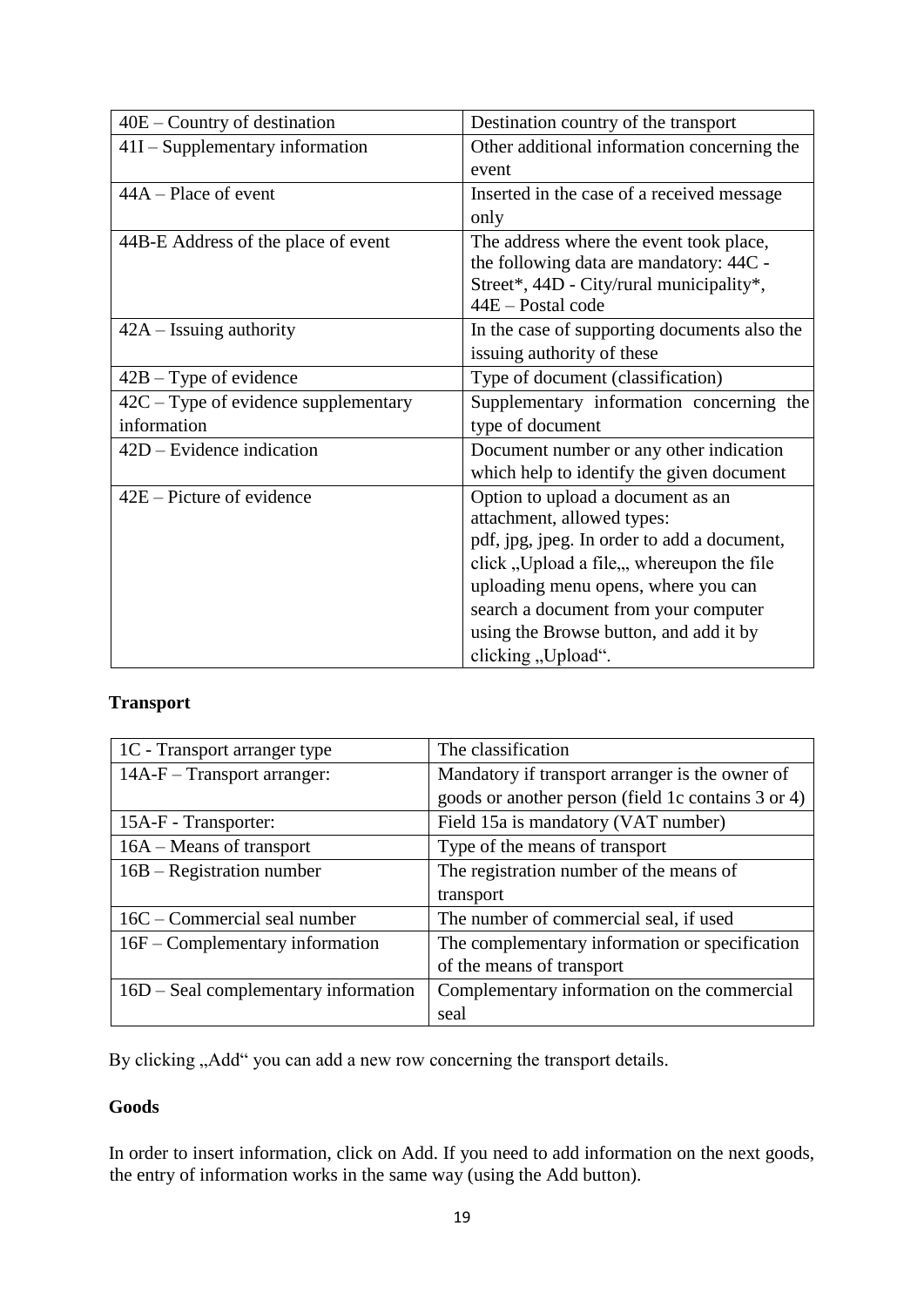| 17A Goods sequence number                | If the information concerns specific goods,       |
|------------------------------------------|---------------------------------------------------|
|                                          | provide the sequence number on e-AD.              |
| $43A$ – Event type*                      | Select in the classification                      |
| 43B Complementary information            | Complementary information on the event            |
| 17U Excess or shortage                   | If a shortage or excess is detected, the possible |
|                                          | values are: $S = Shortage E = Excess$             |
| 17V Quantity of excess or shortage       | Quantity in excess or missing                     |
| $17V_1 - Net$ mass of excess or shortage | Net quantity in excess or missing                 |

### **Accompanying document** (a new functionality since 15.02.2018)

The information concerning an accompanying document shall be filled in upon preparation of an event report on SAAD.

| 68A – Accompanying document type | The classification, $0 -$ Other; $2 -$ SAAD           |
|----------------------------------|-------------------------------------------------------|
| $68B - B$ rief description       | If the accompanying document is $0 -$ Other,          |
|                                  | provide description.                                  |
| $68C - Document$ number          | The number of accompanying document                   |
| 68D – Document date              | The date of accompanying document                     |
| 68E - File                       | Possibility to upload accompanying documents. If      |
|                                  | an accompanying document is added, it is not          |
|                                  | necessary to insert the data of a transporter, trader |
|                                  | and goods.                                            |
| $68F$ – Country of dispatch      | The country of dispatch of the transport.             |
| $69A-J - Transporter details$    | Provide the details of transporter, transport mode    |
|                                  | and its registration number,                          |
| $70A-70L$ – Trader details       | Provide a trader's excise number or other             |
|                                  | identification code, name, type, country code,        |
|                                  | address and contact details.                          |
| $71A-71H - Goods$ details        | Goods description, CN code, name, additional          |
|                                  | code (if exists), quantity and unit of measure,       |
|                                  | gross and net mass.                                   |

#### **Submission**

| $\vert$ 40A – Message type                 |  |
|--------------------------------------------|--|
| $\vert$ 40D – Event report validation date |  |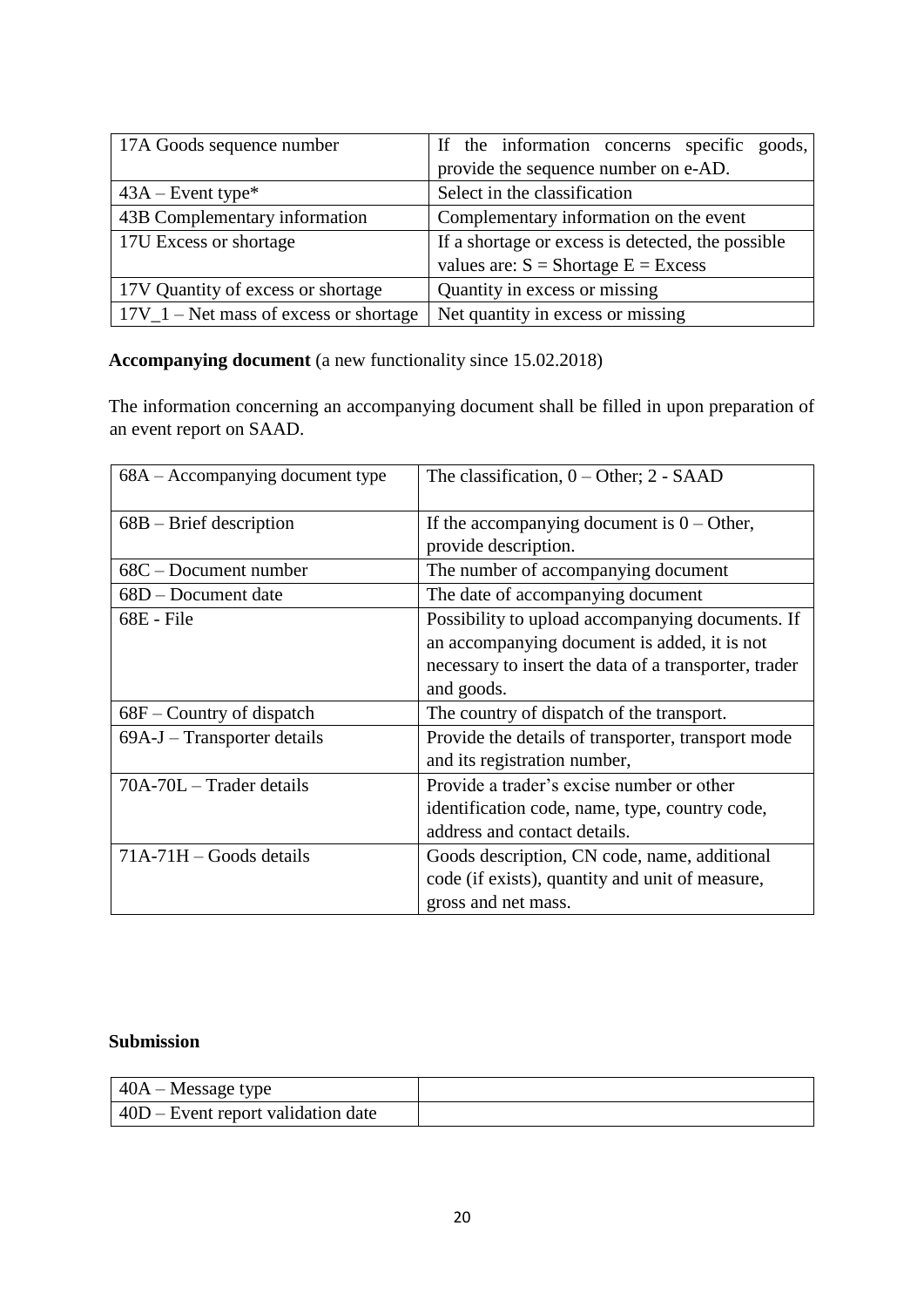| $41G -$ Submitter type               | Fixed value, in the case of Sent e-ADs 1-     |
|--------------------------------------|-----------------------------------------------|
|                                      | Consignor, in the case of Arrived e-ADs 2 -   |
|                                      | Consignee                                     |
| $41F -$ Submitting person            | The name of the person logged in              |
| $41H -$ Submitter type complementary | Additional information of the submitter, e.g. |
| information                          | contact data                                  |

When a submitter clicks on "Validate", the system validates the report. If errors are detected, they will be displayed to the submitter. If there are no errors, the event report can be submitted. The submitted report can be found on the reports list, it can be viewed by clicking on the magnifier.

The selections related to event reports are as follows:

**Change the event report** – enables a submitter to change an event report to a limited extent resulting in a new information message;

**To the events list** – takes you to the list of event reports (several various event reports can be submitted with reference of one e-AD by different parties).

**Notify of the event** – preparing a new event report on the same e-AD;

**Change transport** – preparing a new transport change report on the same e-AD;

**To e-AD history** – takes you to the page of the given e-AD's history, where the information related to the event can be viewed ("Events") and a new report can be prepared.

#### <span id="page-20-0"></span>**Change of transport**

The transport change report is a subclass of event report, which has been simplified, i.e. information not relevant to changing of transport is omitted.

| <b>General part</b> |  |
|---------------------|--|
|---------------------|--|

| 40B - Event number                 | Automatically assigned by the system          |
|------------------------------------|-----------------------------------------------|
| 40C - Event reference              | Automatically assigned by the system          |
| $1D - ARC$                         | e-AD ARC number                               |
| $1F$ – Destination sequence number | e-AD version number, filled in by the system  |
|                                    | together with ARC number                      |
| $41A - Excise$ Centre*             | Pre-filled by the system - EE4000EE           |
| $41C$ - Time of event*             | The time when the event takes place (date     |
|                                    | and time)                                     |
| $41B$ – Country of event*          | The country where the event takes place, pre- |
|                                    | filled - EE                                   |
| $40E$ – Country of destination     | Country of destination of the transport       |
| $41I$ – Complementary information  | Any other additional information concerning   |
|                                    | the event                                     |
| $44A - Place$ of event             | Filled in only in the case of received report |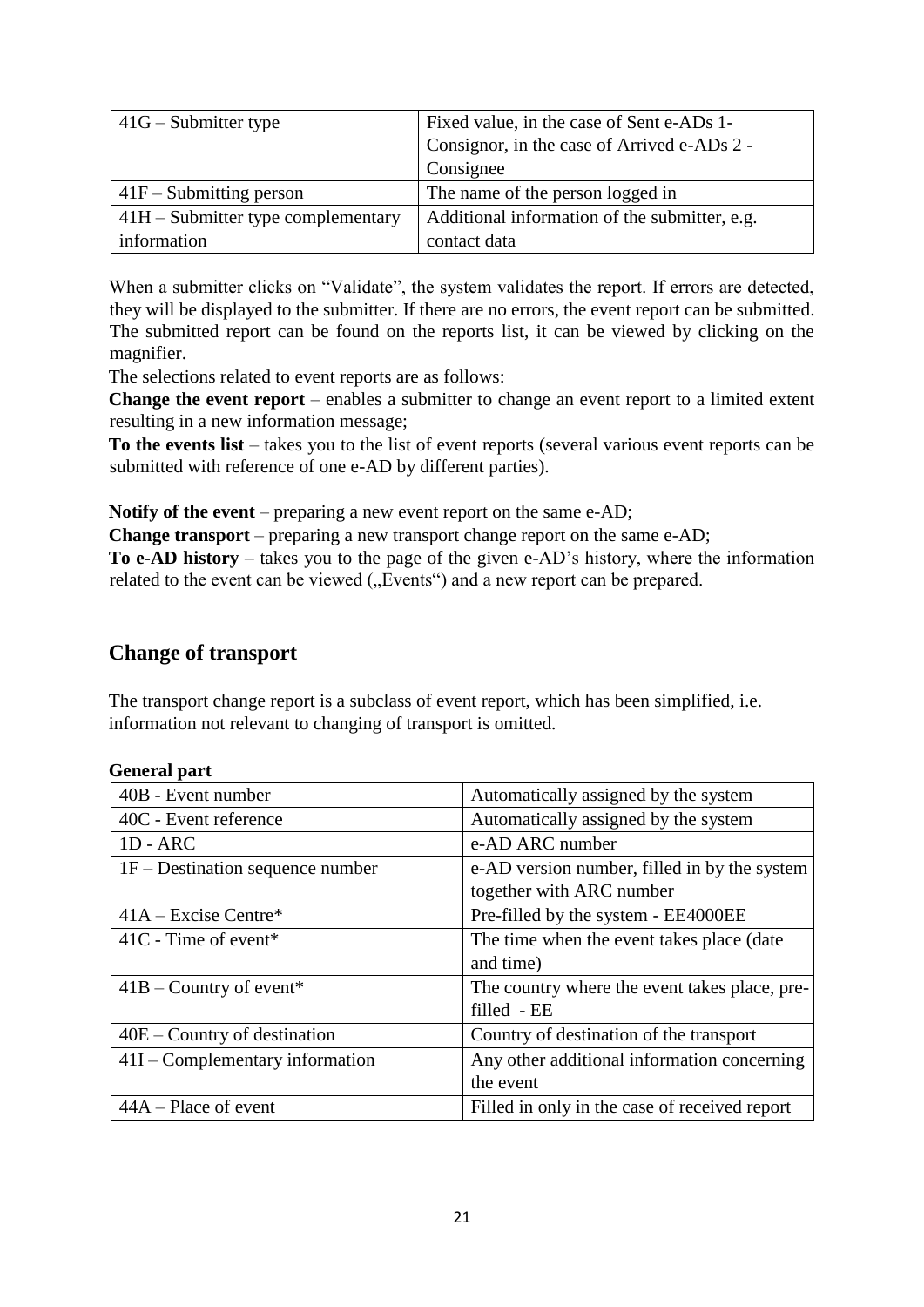| 44B-F Address of the place of event | Address of the place where the event takes |
|-------------------------------------|--------------------------------------------|
|                                     | place, mandatory fieldes: 44C              |
|                                     | - Street*, 44D - City/Rural municipality*, |
|                                     | $44F - Country*$                           |

#### **Transport**

| $1C - Transport$ arranger type       | The classification                            |
|--------------------------------------|-----------------------------------------------|
| $40C - Transport$ arranger           | Mandatory if transport arranger is the owner  |
|                                      | of goods or another person (field 1c contains |
|                                      | $3$ or 4)                                     |
| 15A-F - Transporter                  | Field 15a is mandatory (VAT number)           |
| $16A - Means$ of transport*          | Selection in the classification, type         |
| 16B - Registration number            | The registration number of the means of       |
|                                      | transport                                     |
| 16C – Commercial seal number         | The number of commercial seal, if used        |
| 16F – Complementary information      | The complementary information or              |
|                                      | specification of the means of transport       |
| 16D – Seal complementary information | Complementary information on the              |
|                                      | commercial seal                               |

#### **Submission**

| $40A - Message$ type                 |                                               |
|--------------------------------------|-----------------------------------------------|
| $40D$ – Event report validation date |                                               |
| $41G -$ Submitter type               | Fixed value, in the case of Sent e-AD         |
|                                      | 1- Consignor, in the case of Received e-AD    |
|                                      | 2 - Consignee                                 |
| $41F -$ Submitting person            | The name of the person logged in              |
| $41H -$ Submitter type complementary | Additional information of the submitter, e.g. |
| information                          | contact data                                  |

When you click on "Validate", the system validates the report. If errors are detected, they will be displayed to the submitter. If there are no errors, the event report can be submitted. The submitted report can be found on the reports list, it can be viewed by clicking on the magnifier.

# <span id="page-21-0"></span>**Arrived e-ADs**

Similarly to the menu of Sent e-ADs there are two divisions: Active e-ADs and Finished eADs.

Under Arrived e-ADs there is also the functionality for event report (including changing of transport), which is similar to the one under Sent e-ADs.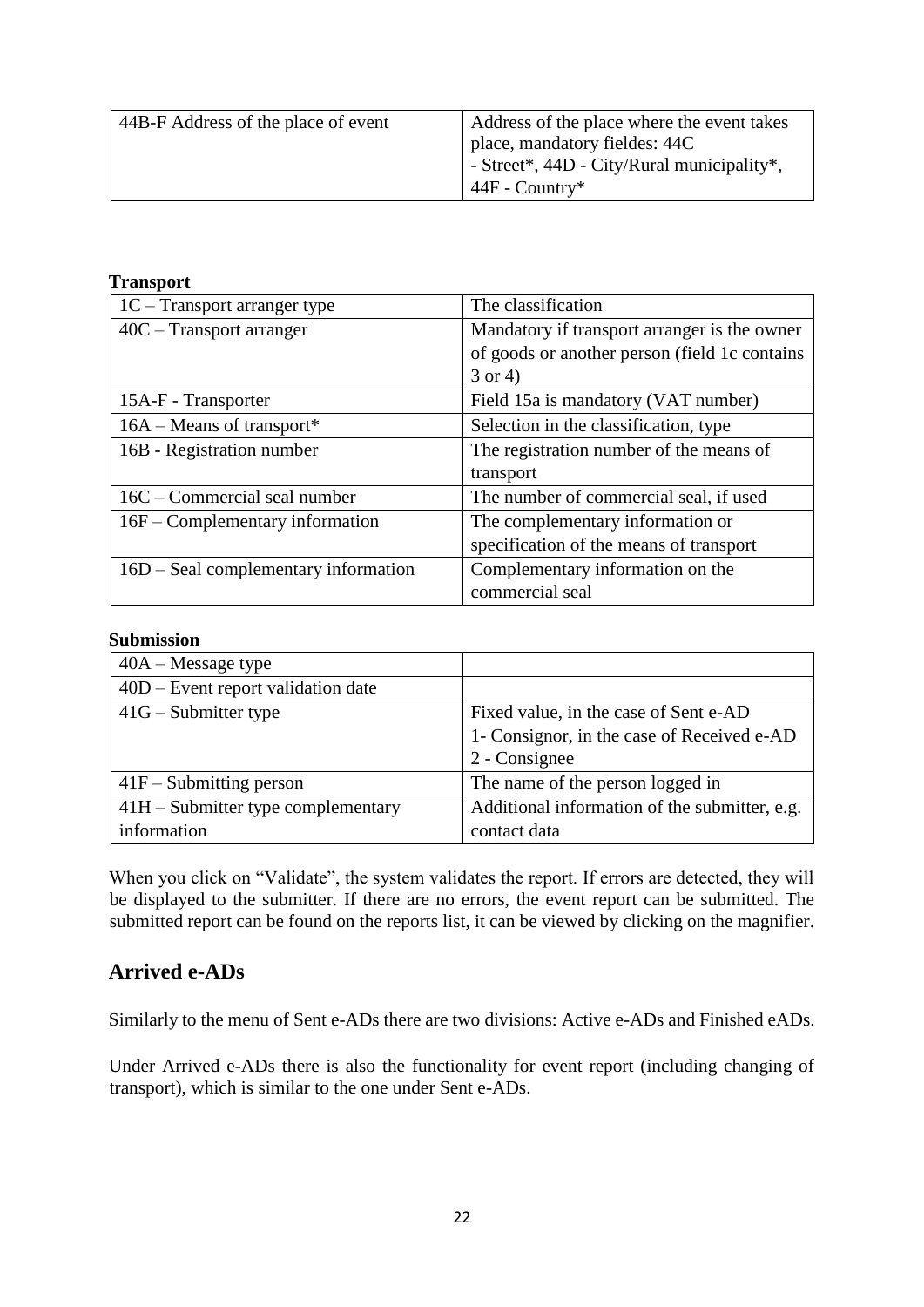# <span id="page-22-0"></span>**Rejection of e-AD and alert thereof**

On the Arrived e-ADs history page it is possible to reject e-AD or alert thereof. Warning against rejection won't change e-AD status and a consignee can accept it in the future. After rejection the status of e-AD will change and a consignor has to change the destination.

| $27B - Rejection*$                  | The classification: 1- yes (i.e. rejection); 0- |
|-------------------------------------|-------------------------------------------------|
|                                     | no (warning against rejection).                 |
| 27C - Rejection/alert date*         | Submission date, the value is assigned by       |
|                                     | the system by default (the date of              |
|                                     | performance of the proceeding)                  |
| 19A - Rejection/alert reason        | The classification with the options of          |
|                                     | reasons, it is possible to insert several       |
|                                     | different reasons (using "Add"). If 27B is 1,   |
|                                     | the field is mandatory.                         |
| 19B - Rejection/alert complementary | If the reason of rejection/report is "Other",   |
| information                         | adding complementary information is             |
|                                     | mandatory.                                      |

# <span id="page-22-1"></span>**Receipt of e-AD, i.e. preparing a report of receipt**

Delivery notes awaiting receipt can be found under Arrived e-ADs (Active e-ADs).

*Pending the receipt of goods* means that the given delivery note has been submitted by the consignor and the goods will soon arrive. This status may change and if the consignor cancels e-AD or changes the destination, the e-AD moves under Finished e-ADs.

In order to prepare a report of receipt you need to select a specific delivery and click on the magnifier. You can also use the possibility to import XLM by selecting "Import a report of receipt from XML file" on the e-AD menu.

Different options of receiving goods are explained below.

#### <span id="page-22-2"></span>**Goods in conformance with requirements and fully accepted**

It means that the delivery note and arrived goods match, there are neither excesses nor shortages and there are no comments to the consignor as regards the goods or delivery note.

| $23B$ – Report of receipt decision:* | The classification, select 1 if the goods are in |
|--------------------------------------|--------------------------------------------------|
|                                      | conformance with e-AD.                           |
| $23C -$ Goods arrival time:*         | Goods arrival time (can be in the past, not in   |
|                                      | the future)                                      |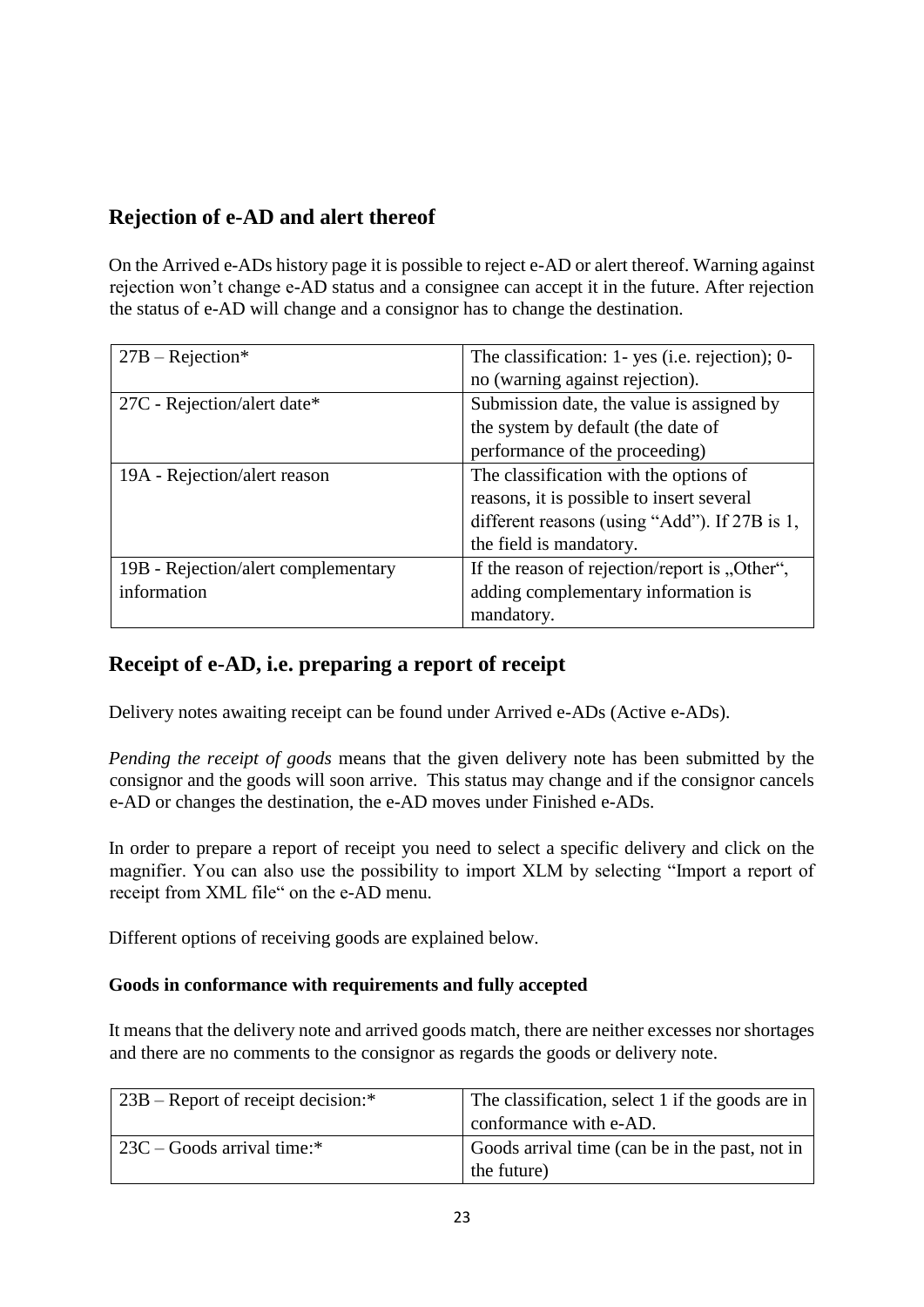| $10B - Excise$ centre of destination:   | EE4000EE by default                   |
|-----------------------------------------|---------------------------------------|
| $23A -$ Report of receipt complementary | Provide other additional information. |
| information:                            |                                       |

### <span id="page-23-0"></span>**Information on tobacco revenue stamps under Goods**

| $17\_7C$ – Revenue stamp code                  | A code which is printed on a revenue stamp<br>containing 5-digit alphanumerical<br>combination that signifies the person ordering<br>revenue stamps and the time of receiving the<br>revenue stamps from the tax authority<br>It is also possible to add the information of<br>the revenue stamps through MAIS. Click<br>"Choose revenue stamps" and insert the<br>quantity of stamps. Then click "Add". The<br>revenue stamp fields will be filled in<br>automatically. |
|------------------------------------------------|--------------------------------------------------------------------------------------------------------------------------------------------------------------------------------------------------------------------------------------------------------------------------------------------------------------------------------------------------------------------------------------------------------------------------------------------------------------------------|
| 17_7D – Maximum retail price                   | Maximum retail price of cigarettes, cigars and<br>cigarillos                                                                                                                                                                                                                                                                                                                                                                                                             |
| $17$ – $7E$ – Marking of the type              | The classification, not provided in case of<br>cigarettes, otherwise mandatory                                                                                                                                                                                                                                                                                                                                                                                           |
| $17$ $7F -$ Quantity in package                | Quantity of products in a package: cigarettes,<br>cigarillos and cigars in pieces, other tobacco<br>products in grams                                                                                                                                                                                                                                                                                                                                                    |
| $17$ <sub>-7</sub> G – Revenue stamps quantity | Revenue stamps quantity                                                                                                                                                                                                                                                                                                                                                                                                                                                  |

A new row can be created at each product on the delivery note of revenue stamps of each tobacco product (by clicking on "Add").

# <span id="page-23-1"></span>**Adding alcohol revenue stamps information under Goods**

In order to add information of the revenue stamps of strong alcohol you need to click on "Add", whereupon a more detailed menu opens, where you can add the intervals used in MAIS, which have come in together with the consignment.

| $17\_8A - Alcohol$ revenue stamps | Alcohol revenue stamps delivery note number. Provide     |
|-----------------------------------|----------------------------------------------------------|
| delivery note number*             | the numbers (6 digits) of the delivery note of the issue |
|                                   | of revenue stamps of MAIS without the beginning          |
|                                   | 17T.                                                     |
| 17 $8B - Year*$                   | The year of alcohol revenue stamps delivery note         |
| $17\_8CA - Beginning$ of the      | The beginning of revenue stamps interval                 |
| revenue stamps interval*          |                                                          |
| $17\_8CB - End$ of the revenue    | The end of revenue stamps interval*                      |
| stamps interval*                  |                                                          |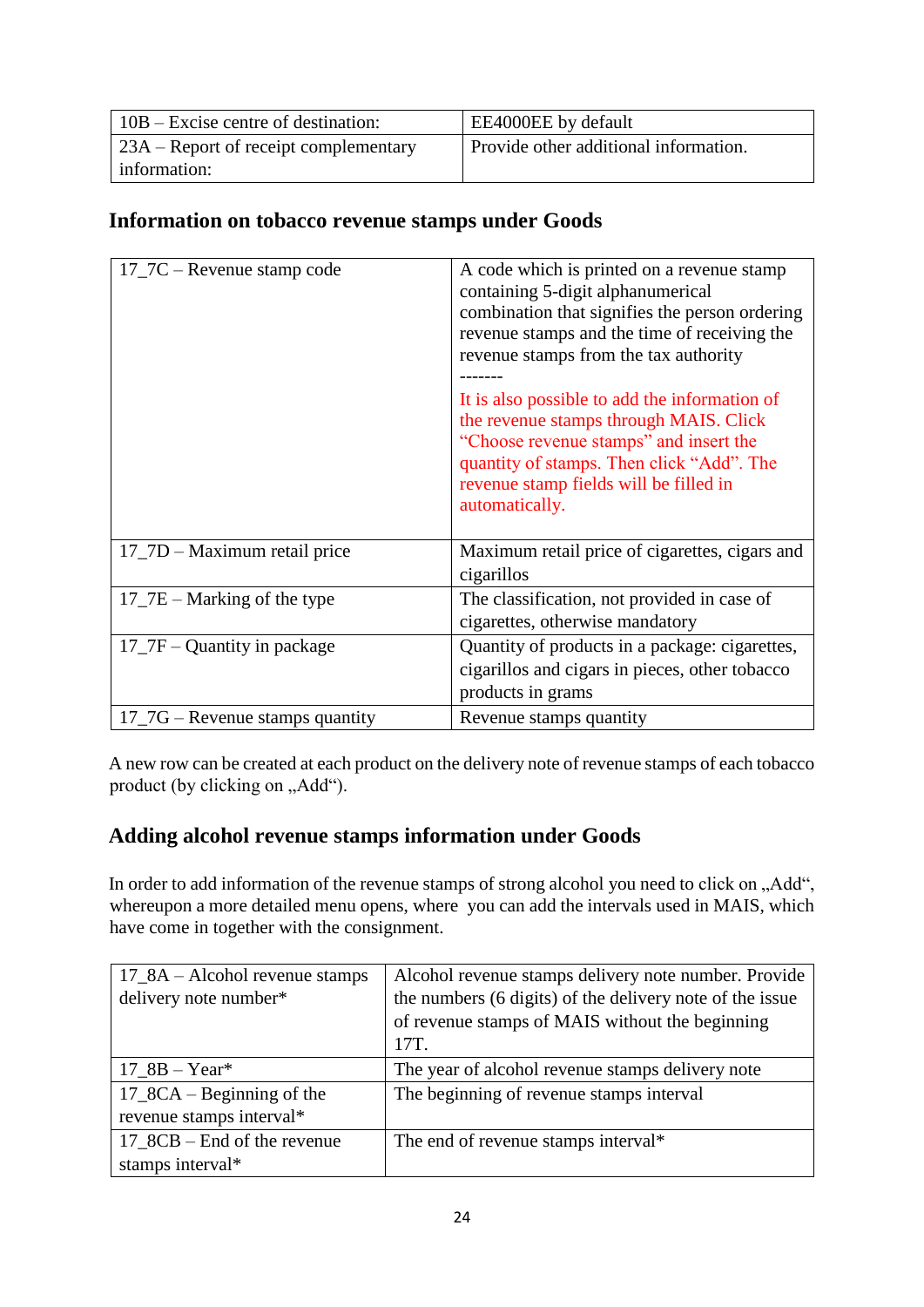| $17\_8CC -$ Revenue stamps | The quantity of revenue stamps is automatically |
|----------------------------|-------------------------------------------------|
| quantity                   | calculated by the system.                       |

# <span id="page-24-0"></span>**Inserting the data of measurement record under Goods**

| 17_9A – Measurement record number* | The number of measurement record           |
|------------------------------------|--------------------------------------------|
| $17_9B - Date*$                    | The date of measurement record             |
| $17\_9C$ – Measured quantity*      | The quantity measured                      |
| 17_9D - Density                    | Density                                    |
| $17\_9E - Net mass$                | Net mass                                   |
| 17_9F - Measurement uncertainty    | Measurement uncertainty                    |
| 17 9G - File                       | Possibility to upload a measurement record |
|                                    | into the system as an attachment, allowed  |
|                                    | file formats: pdf, jpg, jpeg               |

If there are more than one measurement record, the data can be added by clicking on "Add".

### **Specification of excise goods type under Goods**

| 17M | Excise goods type | The field for pre-completed data of a report on the       |
|-----|-------------------|-----------------------------------------------------------|
|     |                   | movement of excise goods and stock in the warehouse.      |
|     |                   | Filling in the field is mandatory if CN codes or excise   |
|     |                   | product codes do not make it possible to determine in     |
|     |                   | which columns of the report of stock in the warehouse the |
|     |                   | goods should be shown. The value of the field is selected |
|     |                   | from the classification.                                  |

# <span id="page-24-1"></span>**Refusal to receive goods**

| $23B -$ Report of receipt:*            | The classification, in the case of refusal               |
|----------------------------------------|----------------------------------------------------------|
|                                        | select 3.                                                |
| $23C -$ Goods arrival time:*           | The time of goods arrival (can be in the past,           |
|                                        | but cannot be in the future)                             |
| $10B - Excise$ centre of the office of | EE4000EE by default                                      |
| destination:                           |                                                          |
| 23A – Report of receipt complementary  | Provide other additional information.                    |
| information:                           |                                                          |
| 17_4A – Unsatisfactory reason code     | Mandatory in the case of refusal, the<br>classification. |
|                                        |                                                          |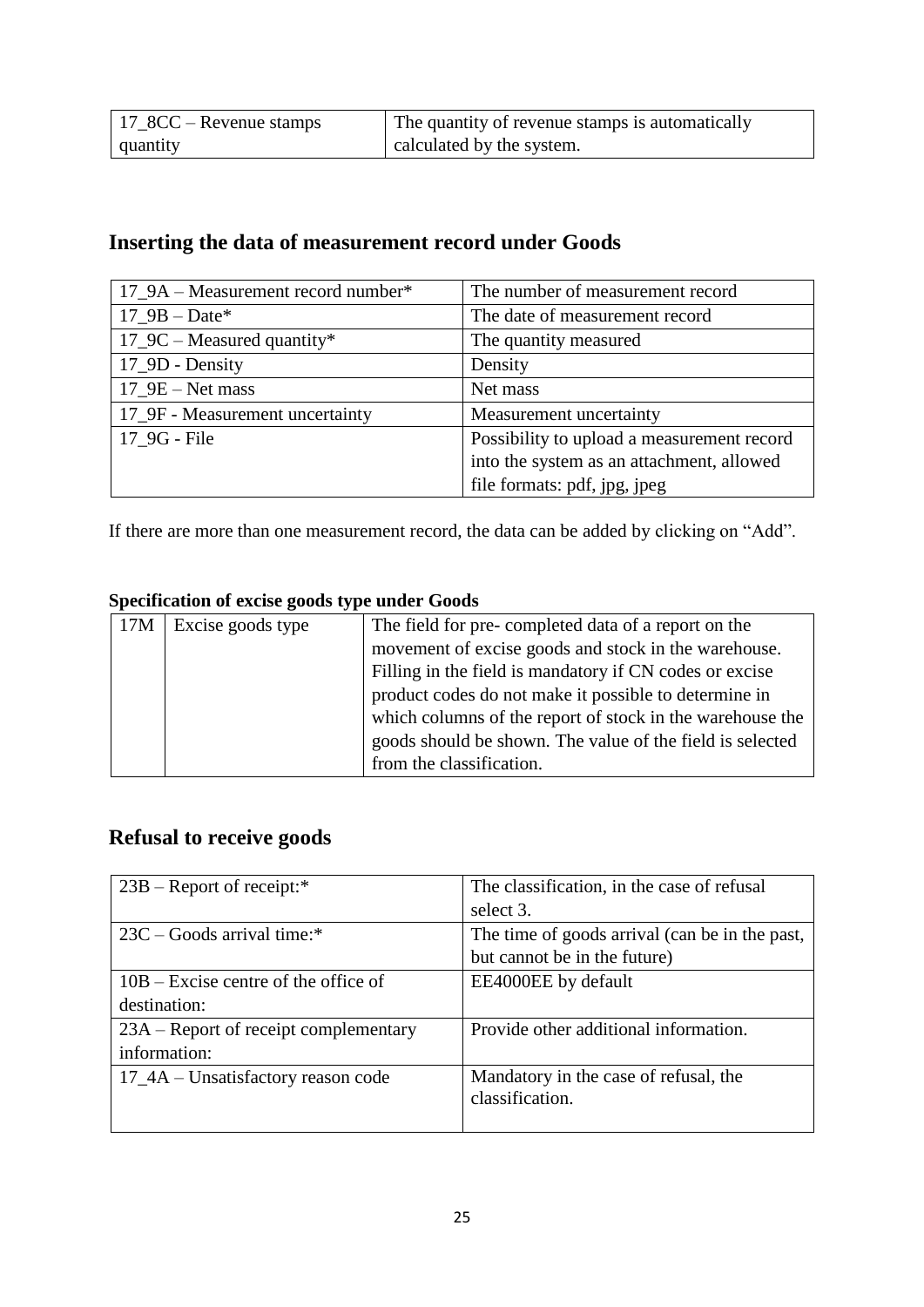| 17 <sub>-4</sub> B - Unsatisfactory reason | Specification of unsatisfactory reason. If        |
|--------------------------------------------|---------------------------------------------------|
|                                            | value in field $17_4A$ is $0$ – Other, filling in |
|                                            | the field is mandatory. If 17_4A contains 1       |
|                                            | or 2 (excess or shortage), leave the field        |
|                                            | blank and the mandatory fields are 17u, 17v       |
|                                            | and 17V-1.                                        |

If the goods are completely rejected, the consignor has to change the destination.

# <span id="page-25-0"></span>**Receipt of goods with shortage or excess**

| $23B$ – Report of receipt decision:*        | The classification, in the case of shortage or |
|---------------------------------------------|------------------------------------------------|
|                                             | excess select 2.                               |
| 23C – Goods arrival time:*                  | The time of goods arrival (can be in the past, |
|                                             | but cannot be in the future)                   |
| $10B - Excise$ centre of the office of      | EE4000EE by default                            |
| destination:                                |                                                |
| 23A – Report of receipt complementary       | Provide other additional information.          |
| information:                                |                                                |
| $29A - Explanations$ given by               | The data of the person logged in               |
| 29B - Entry date                            | Filled in by the system                        |
| $29C -$ Procedure date                      | The date when discrepancies were dealt with    |
| 29D – General explanations of discrepancies | Additional comments on the reasons of          |
|                                             | discrepancies provided as a free text          |
| 29E – Reason of discrepancies               | The classification (for specifying the reasons |
|                                             | of discrepancies)                              |
| $29F - Additional explanations reason$      | If an officer requires to supplement           |
|                                             | explanations, the official's comments will be  |
|                                             | displayed in this field.                       |

#### **Goods**

| 17_4A - Unsatisfactory reason code        | The classification (select either 1 - excess or |
|-------------------------------------------|-------------------------------------------------|
|                                           | $2$ – shortage)                                 |
| $17U - Excess$ or shortage:               | The classification: $E = Excess$ ; S - Shortage |
|                                           | Inserted separately for each product.           |
| $17V -$ Quantity of excess or shortage:   | Quantity is provided according to the tables    |
|                                           | 11 and 12 in Annex II of the Commission         |
|                                           | Regulation No 684/2009, i.e. the same unit      |
|                                           | of goods as in field 17D.                       |
|                                           | Inserted separately for each product.           |
| $17V_1$ – Net quantity excess or shortage | Net mass in excess or shortage. Inserted        |
|                                           | separately for each product.                    |
| $17X$ – Explanations of discrepancies     | Explanations of discrepancies, inserted         |
|                                           | separately for each product.                    |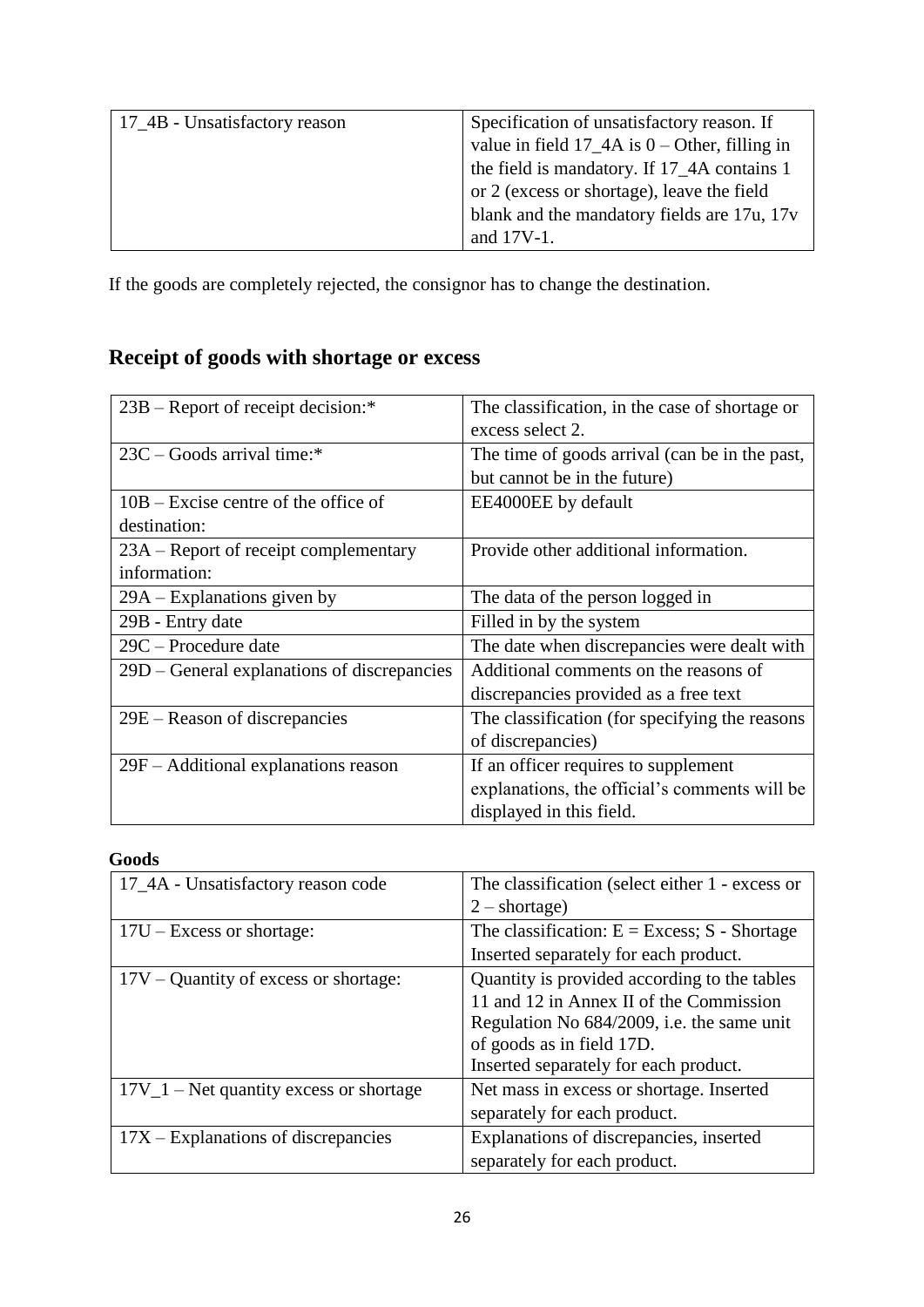| $17Y -$ Actual quantity           | Actual quantity measured - located at each  |
|-----------------------------------|---------------------------------------------|
|                                   | product separately                          |
| $17Y_1 -$ Actual net mass         | Actual net mass measured - located at each  |
|                                   | product separately                          |
| $17YA - Difference of quantities$ | Value calculated by the system - located at |
|                                   | each product separately. The system         |
|                                   | calculates the result of quantity check.    |
| 17 7A-17 7G                       | In the case of tobacco products' revenue    |
|                                   | stamps - located at each product separately |
| 17_8A - 17_8CC                    | In the case of alcohol products' revenue    |
|                                   | stamps - located at each product separately |
| 17 9A - 17 9G                     | Measurement record information - located at |
|                                   | each product separately                     |

If a delivery note is received and accepted with shortages or excesses, explanations must be given through the system later on.

# **Partial rejection of goods**

If a consignee refuses to receive goods in full volume.

| $23B$ – Report of receipt decision:*   | The classification, in case of partial rejection |
|----------------------------------------|--------------------------------------------------|
|                                        | select 4.                                        |
| $23C -$ Goods arrival time:*           | The time of goods arrival (can be in the past,   |
|                                        | but cannot be in the future)                     |
| $10B - Excise$ centre of the office of | EE4000EE by default                              |
| destination:                           |                                                  |
| 23A – Report of receipt complementary  | Provide other additional information.            |
| information:                           |                                                  |
| $29A - Explanations$ given by          | The data of the person logged in, cannot be      |
|                                        | filled in by the person                          |
| 29B - Entry date                       | Filled in by the system                          |
| 29C – Procedure date                   | The date when discrepancies were dealt with      |
| 29D - General explanations of          | Additional comments on the reasons of            |
| discrepancies                          | discrepancies provided as a free text            |
| 29E – Reason of discrepancies          | The classification comprising the reasons of     |
|                                        | discrepancies                                    |
| 29F – Additional explanations reason   | If an officer requires to supplement             |
|                                        | explanations, this field will display the reason |
|                                        | of explanations.                                 |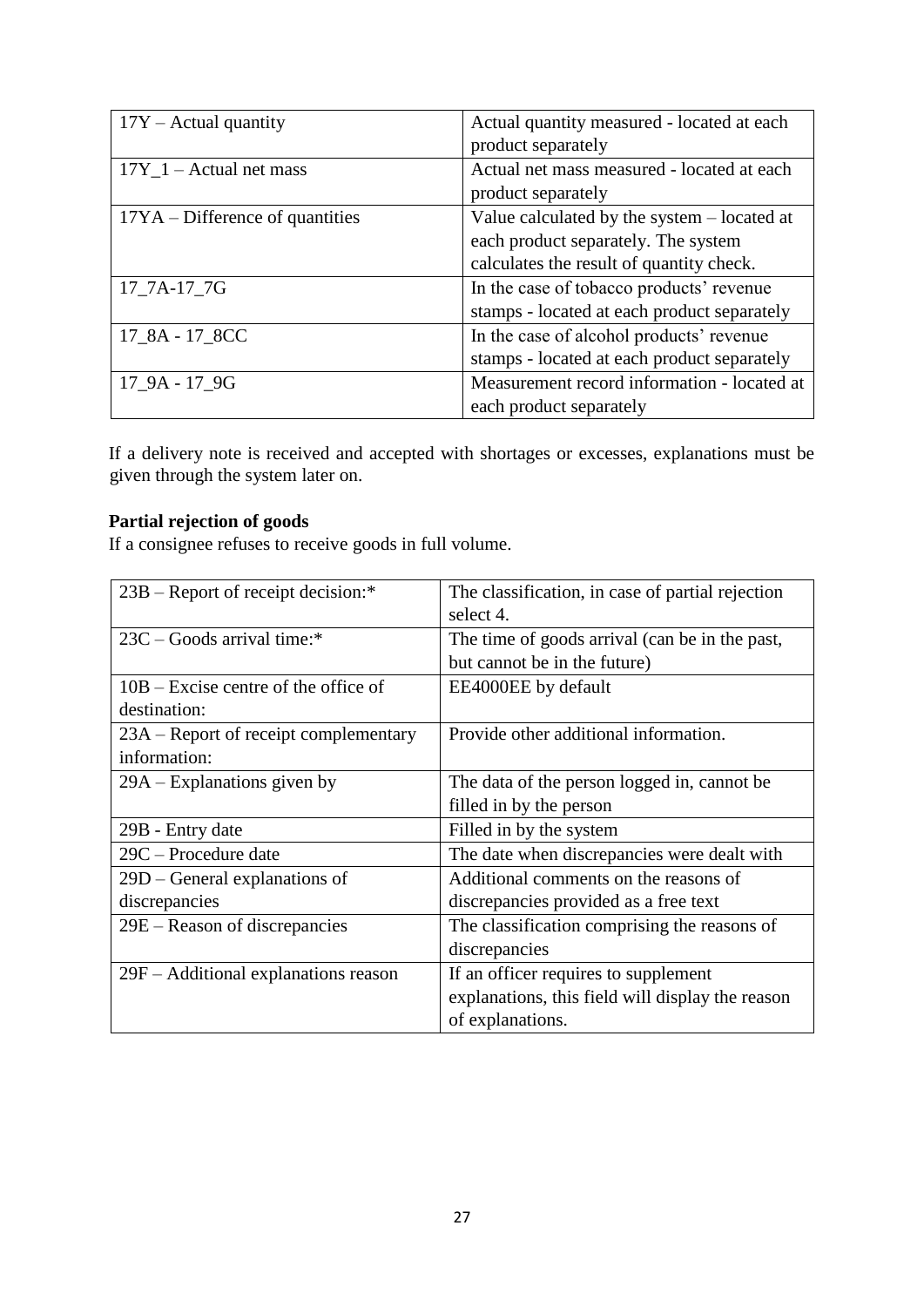| 17_4A – Dissatisfaction reason code | The classification, possible to provide the<br>reason for partial receipt.<br>$0 =$ Other<br>$1 = Excess$<br>$2 = Shortage$<br>$3 =$ Goods damaged<br>$4 =$ Broken seal<br>$5 =$ Reported by export control system                               |
|-------------------------------------|--------------------------------------------------------------------------------------------------------------------------------------------------------------------------------------------------------------------------------------------------|
| $17_4B$ – Reason of dissatisfaction | Specification of the reasons of dissatisfaction<br>(mandatory if value in field $17_4A$ is $0 -$<br>Other).                                                                                                                                      |
| $17W$ – Rejected quantity:          | Quantity is provided according to the tables 11<br>and 12 in Annex II of the Commission<br>Regulation No 684/2009, i.e. on the same<br>grounds as goods quantity in field 17D and in<br>the same units.<br>Inserted separately for each product. |
| $17W_1$ – Rejected net mass         | Provide rejected net mass                                                                                                                                                                                                                        |
| $17X - Discrepancies$ explanations  | Discrepancies explanations - located at each<br>product separately                                                                                                                                                                               |
| $17Y - \text{Actual quantity}$      | Actual quantity measured - located at each<br>product separately                                                                                                                                                                                 |
| $17Y-1$ – Actual net mass           | Actual net mass measured - located at each<br>product separately                                                                                                                                                                                 |
| 17YA – Difference of quantities     | Value calculated by the system - located at<br>each product separately. The system calculates<br>the result of quantity check.                                                                                                                   |
| 17_7A-17_7G                         | In the case of tobacco products' revenue<br>stamps - located at each product separately                                                                                                                                                          |
| 17_8A - 17_8CC                      | In the case of alcohol products' revenue stamps<br>- located at each product separately                                                                                                                                                          |
| 17_9A - 17_9G                       | Measurement record information - located at<br>each product separately                                                                                                                                                                           |

In the case of partial rejection a consignor has to change destination.

#### **Receipt of goods with discrepancies**

If discrepancies, shortcomings etc. are detected upon the receipt of goods, these discrepancies have to be indicated in the report of receipt (e.g. differences in density, alcoholic strength, CN code, revenue stamp and other indicators).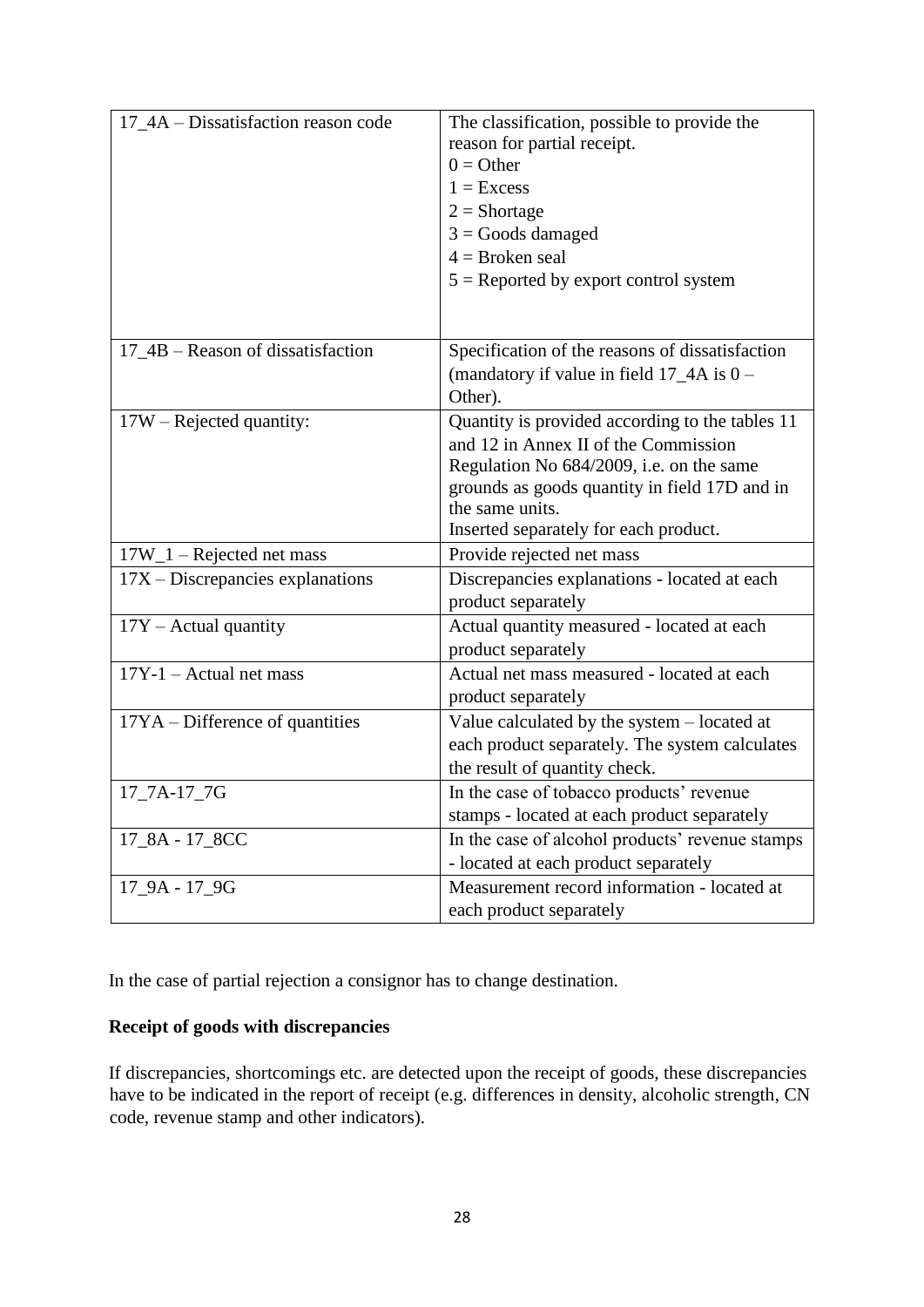| 23B – Report of receipt decision:*                     | The classification, in case of differences select 2.                           |
|--------------------------------------------------------|--------------------------------------------------------------------------------|
| 23C – Goods arrival time:*                             | The time of goods arrival (can be in the past,<br>but cannot be in the future) |
| $10B - Excise$ centre of the office of<br>destination: | EE4000EE by default                                                            |
|                                                        | Provide other additional information.                                          |
| 23A – Report of receipt complementary<br>information:  |                                                                                |
| 29A – Explanations given by                            | The data of the person logged in, cannot be                                    |
|                                                        | filled in by the person                                                        |
| 29B - Entry date                                       | Filled in by the system                                                        |
| 29C - Procedure date                                   | The date when discrepancies were dealt with                                    |
| 29D - General explanations of                          | Additional comments on the reasons of                                          |
| discrepancies                                          | discrepancies provided as a free text                                          |
| 29E – Reason of discrepancies                          | The classification (for specifying the reasons of                              |
|                                                        | discrepancies)                                                                 |
| 29F – Additional explanations reason                   | If an officer requires to supplement                                           |
|                                                        | explanations, this field will display the reason                               |
|                                                        | of explanations.                                                               |
| 17_4A – Dissatisfaction reason code                    | The classification                                                             |
| 17_4B – Reason of dissatisfaction                      | Specification of the reason of dissatisfaction.                                |
|                                                        | Mandatory, if the field 17-4A contains 0 -                                     |
|                                                        | Other.                                                                         |
| $17X - Discrepancies$ explanations                     | Discrepancies explanations - located at each                                   |
|                                                        | product separately                                                             |
| $17Y - \text{Actual quantity}$                         | Actual quantity measured - located at each                                     |
|                                                        | product separately                                                             |
| $17Y-1$ – Actual net mass                              | Actual net mass measured - located at each                                     |
|                                                        | product separately                                                             |
| $17YA - Difference of quantities$                      | Value calculated by the system – located at                                    |
|                                                        | each product separately. The system calculates                                 |
|                                                        | the result of quantity check.                                                  |
| 17_7A-17_7G                                            | In the case of tobacco products' revenue stamps                                |
|                                                        | - located at each product separately                                           |
| 17_8A - 17_8CC                                         | In the case of alcohol products' revenue stamps                                |
|                                                        | - located at each product separately                                           |
| 17_9A - 17_9G                                          | Measurement record information - located at                                    |
|                                                        | each product separately                                                        |

# **Goods receipt decision on export**

Replies come from the export control system ECS. If the exit was prohibited, the enterprise has to divert the given e-AD. Answer options that ECS forwards to the EMCS system: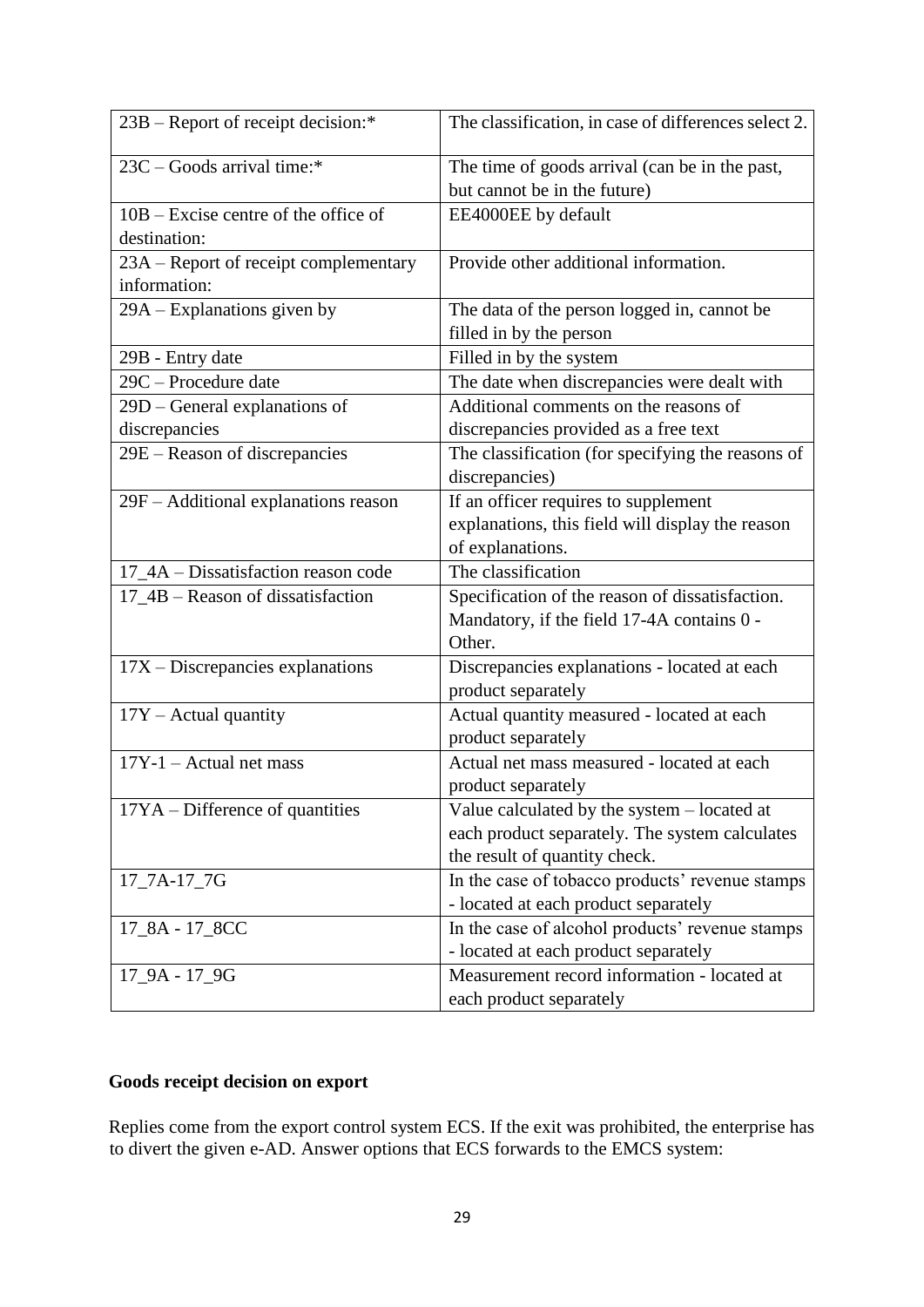- 21 the goods have been exported and correspond to the invoice
- 22 the goods have been exported and do not correspond to the invoice
- 23 export was prohibited

| $17Q -$                            | Answer which comes from ECS (at the goods) |
|------------------------------------|--------------------------------------------|
| Export declaration control result  |                                            |
| $24.1A -$                          |                                            |
| Export declaration rejection       |                                            |
| reason                             |                                            |
| $24.1B - Date$                     |                                            |
| $24.2A$ – Functional mistake type  |                                            |
| 24.2B - Reference                  |                                            |
| $24.2C$ - Reason                   |                                            |
| $24\_\$ 2D – Initial element value |                                            |

#### <span id="page-29-0"></span>**Receipt of goods by exempted consignees**

Exempted consignees or diplomats and NATO representatives forward the information of goods provided for in the Commission Regulation No 684/2009 to the e-mail address aktsiisid@emta.ee, the report of receipt in the system will be created by an officer on the basis of the information forwarded.

#### <span id="page-29-1"></span>**Explanation of delayed action**

The client has to provide justification for the delay in performing an action (e.g. change of destination) and can apply for extension.

#### <span id="page-29-2"></span>**Explanation of delayed receipt**

If a receipt report is not submitted within the set time limit, the client has to explain why the receipt has delayed.

#### <span id="page-29-3"></span>**Explanation of discrepancies**

If shortages are detected upon the receipt of goods, it is necessary to find out the reasons. Initial explanation of discrepancies has been integrated into the report of receipt, which includes the fields 29A-29F (General part of e-AD) and 17X, 17Y and 17Y\_1 (at each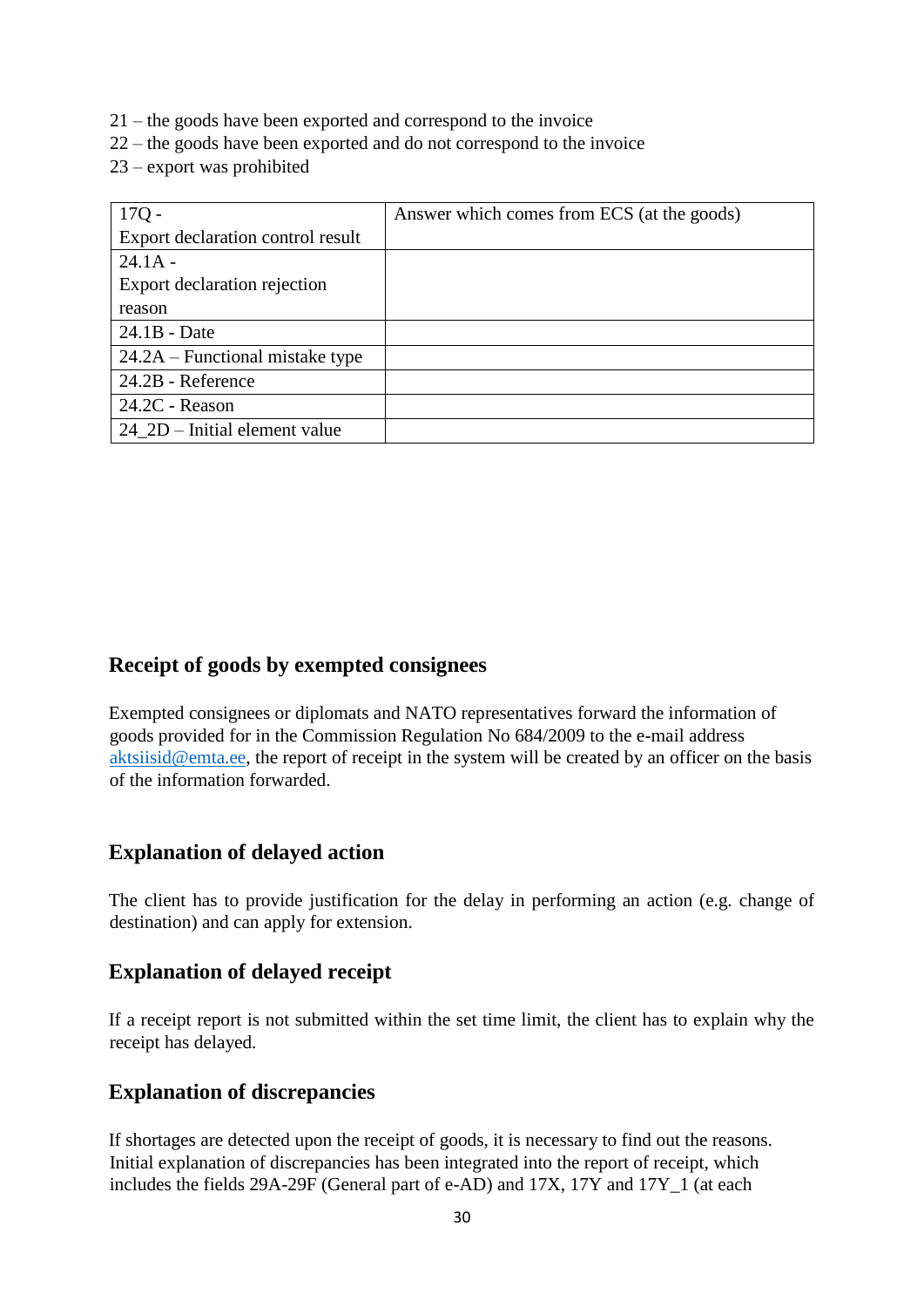product). Should any additional explanations be needed, these can be given under the e-AD history "Explanations of discrepancies" tab. Such an e-AD stays under "Active e-ADs" and Client intervention is YES.

| $29A - Explanations given by$      | The data of the person logged in, cannot be filled in by |
|------------------------------------|----------------------------------------------------------|
|                                    | the person                                               |
| 29B - Entry date                   | Filled in by the system                                  |
| $29C -$ Procedure date             | The date when discrepancies were dealt with              |
| $29D$ – General explanations of    | Additional comments on the reasons of discrepancies      |
| discrepancies                      | provided as a free text                                  |
| 29E – Reason of discrepancies      | The classification (reasons of discrepancies)            |
| $29F - Additional explanations$    | If an officer later requires to supplement explanations, |
| reason                             | this field will display the reasons of explanations.     |
| $17X - Discrepancies$ explanations | Explanations field at each product separately            |
| $17Y - \text{Actual quantity}$     | Actual quantity - located at each product separately     |
| $17Y-1$ – Actual net mass          | Actual net mass measured - located at each product       |
|                                    | separately                                               |

"Explanations of discrepancies" contain the following fields:

After explanations have been entered the given e-AD gets the Pending status which requires an officer's intervention.

If the officer finds that the explanations are not sufficient, he or she will ask for a specification whereupon Yes appears into the Client intervention column and the client can give further explanations.

If further explanations are not necessary, the official submits the decision.

#### **Event reports**

The list of a company's event reports related to e-ADs.

#### <span id="page-30-0"></span>**Reports**

There are three reports created to clients:

#### *Movements of e-ADs sent by client*

The report that consolidates information on e-ADs dispatched by a company, search is possible by goods information and consignee information. Obligatory search parameter is the start time of dispatch.

#### *Movements of e-ADs arrived to client*

The report that consolidates information on e-ADs sent to a company, search is possible by goods and consignor information. Obligatory search parameter is the start time of dispatch.